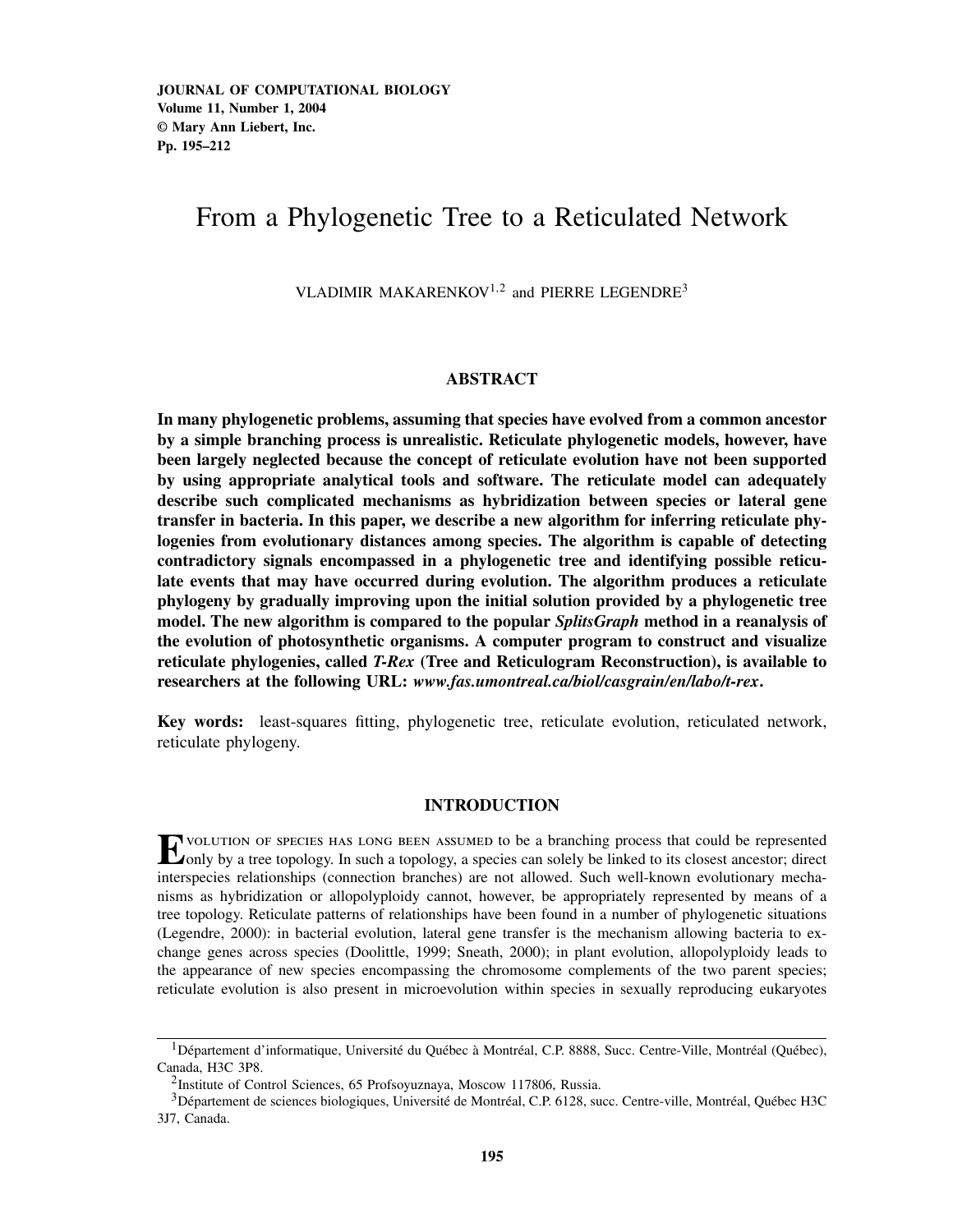(Smouse, 2000). According to McDade (1995), analytical tools enabling one to generate reticulate topologies that accurately depict hybrid history represent a wide-open field for research. When traditional cladistic/phylogenetic methods are applied to such situations, they may produce confusing results since they are constrained to generate only treelike patterns. Homoplasy is another source of confusion in the reconstruction of phylogenetic trees; it can be represented by supplementary branches added to phylogenetic trees. In their review on reticulate evolution, Posada and Crandall (2001) considered several definitions of netlike evolution, accompanied by proposals of how the biological procedures involved should be represented mathematically. Nakhleh *et al.* (2003) have recently reported a suite of useful techniques for studying the topological accuracy of methods for reconstructing phylogenetic networks.

Several tentative methods have been proposed for discovering reticulate evolution in nucleotide sequences. Among existing works, we can mention displays of compatibility (Sneath, Sackin, and Ambler, 1975), tests for clustering (Stephens, 1985), a randomization approach (Sawyer, 1989), and an extension of the parsimony method of phylogenetic reconstruction that allows recombination (Hein, 1993). Rieseberg and Morefield (1995) developed a computer program, RETICLAD, for the identification of hybrids based on the expectation that they would combine the characters of their parents. The latter program can test only reticulate events between terminal branches of a tree. Rieseberg and Ellstrand (1993) showed some examples in which the program appears to work well. The popular method of split decomposition enables the representation of data in the form of a splitsgraph revealing the conflicting signals contained in the data (Bandelt and Dress, 1992a, 1992b; Bandelt, 1995). In a splitsgraph, a pair of nodes may be linked by a set of parallel branches depicting alternative evolutionary hypotheses. Hallet and Lagergren (2001) showed how lateral gene transfer events can be detected by comparing differences between species and gene trees. Bryant and Moulton (2002) introduced a network-inferring method, NeighborNet, allowing the reconstruction of planar phylogenetic networks. Each of these methods has features that make them useful for the analysis of particular types of data, and they all have a role to play in detecting and describing reticulate evolution.

In this article, we continue the development of a new method for detecting reticulate events in evolutionary data, which was first described in Legendre and Makarenkov (2002). We present a new algorithm for inferring reticulate phylogenies from evolutionary distances computed among species. This algorithm uses the topology of a phylogenetic tree as its supporting structure, from which a reticulated network is developed. We explore how new branches representing reticulate events can be added to a phylogenetic tree, transforming it into a reticulate phylogeny. The addition of each reticulation branch is done optimally using a least-squares criterion. The ins and outs of the new algorithm are shown by investigating the evolution of photosynthetic organisms. Analyzing the inferred reticulate phylogeny, we compare the novel approach to the widely used split decomposition technique (Bandelt and Dress, 1992a). Possible improvements of the reticulation model are also discussed (Appendix B); they would make it possible to construct a general reticulate structure not depending on the topology of a supporting tree. The proposed algorithm can also be applied to detect contradictory features in a given phylogenetic tree; the fewer the number of reticulation branches placed into a tree, the more credible the tree topology is.

## **MATERIALS AND METHODS**

In this section, we describe the novel approach for reconstruction of *reticulated networks* representing the evolutionary relationships among a group of species (e.g., taxa). Mathematical definitions related to reticulated networks are given in Appendix A. Any reticulated network can be associated with a table of pairwise distances, called *reticulation distances*, between the nodes labeled by the names of the species; all other nodes of the network are intermediates: they represent unknown ancestors.

Buneman (1974) has shown that a distance matrix satisfying the four-point condition defines a unique phylogenetic tree. Reticulated networks are more general structures than phylogenetic trees; several different networks may be associated with the same *distance matrix*. For instance, the distance matrix given in Table 1 can be represented by a complete graph without intermediate nodes  $R_0$  (Fig. 1*a*) or by the reticulated networks  $R_{11}$  and  $R_{12}$  (Figs. 1b and 1c) containing one intermediate node, or else by the reticulated networks  $R_{21}$  (Fig. 1d) or  $R_{22}$  (Fig. 1e) comprising two intermediate nodes. The nonuniqueness of reticulated networks suggests that a strong assumption about a possible reticulate topology should be made before starting the inference process.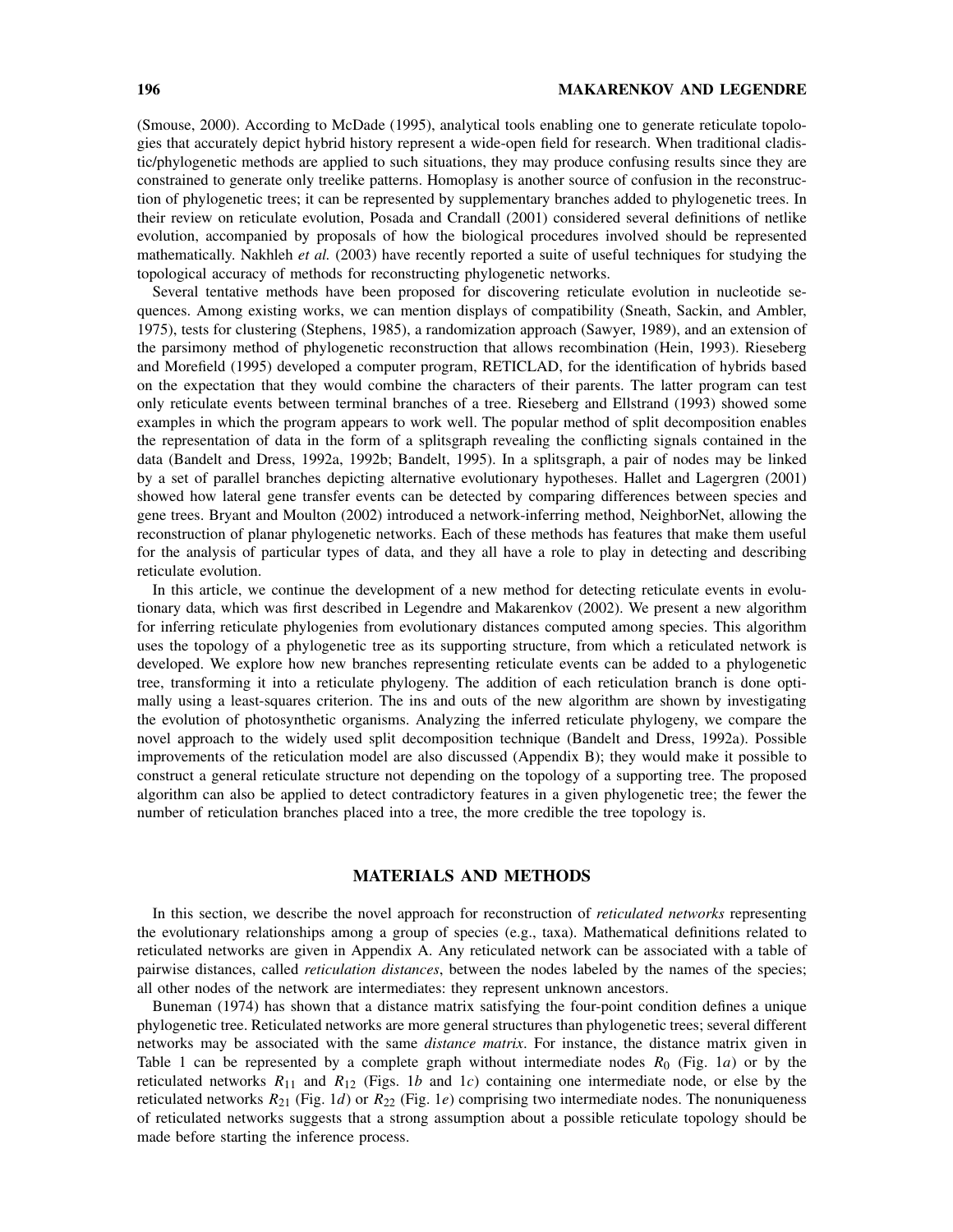|   | $\sum_{i=1}^n \sum_{i=1}^n \sum_{i=1}^n \sum_{i=1}^n \sum_{i=1}^n \sum_{i=1}^n \sum_{i=1}^n \sum_{i=1}^n \sum_{i=1}^n \sum_{i=1}^n \sum_{i=1}^n \sum_{i=1}^n \sum_{i=1}^n \sum_{i=1}^n \sum_{i=1}^n \sum_{i=1}^n \sum_{i=1}^n \sum_{i=1}^n \sum_{i=1}^n \sum_{i=1}^n \sum_{i=1}^n \sum_{i=1}^n \sum_{i=1}^n \sum_{i=1}^n \sum_{i$ |  |  |                  |  |  |  |  |
|---|-----------------------------------------------------------------------------------------------------------------------------------------------------------------------------------------------------------------------------------------------------------------------------------------------------------------------------------|--|--|------------------|--|--|--|--|
|   | $\mathcal{X}$                                                                                                                                                                                                                                                                                                                     |  |  | $\boldsymbol{w}$ |  |  |  |  |
|   |                                                                                                                                                                                                                                                                                                                                   |  |  |                  |  |  |  |  |
|   |                                                                                                                                                                                                                                                                                                                                   |  |  |                  |  |  |  |  |
| 7 |                                                                                                                                                                                                                                                                                                                                   |  |  |                  |  |  |  |  |
| w |                                                                                                                                                                                                                                                                                                                                   |  |  |                  |  |  |  |  |
|   |                                                                                                                                                                                                                                                                                                                                   |  |  |                  |  |  |  |  |

TABLE 1. DISTANCE MATRIX (RETICULATION DISTANCES) d FOR A SET OF TAXA  $x, y, z$  and w

In this study, we are using a phylogenetic tree topology as the basic structure for reconstructing a reticulated network. There are at least two justifications for this approach. First, in many evolutionary instances, a phylogenetic tree is already adequate to represent the evolution of a group of species, and in many cases, the number of reticulation events is small compared to the number of evolutionary events represented by the branches of a classical phylogenetic tree. Second, there exist a number of efficient and well-studied methods for inferring phylogenetic trees from distance data; see, for example, Saitou and Nei (1987), Gascuel (1997a), Felsenstein (1997), or Makarenkov and Leclerc (1999). These methods utilize different optimization criteria and should be applied whenever these criteria correspond to the assumptions made about the data at hand.

### *Algorithm for inferring a reticulated network*

This section describes an algorithm for inferring a *connected* and *undirected reticulated network* (see Appendix A) from a given distance matrix. We propose the following approach to build a network from a matrix of evolutionary distances among observed taxa: first, infer a phylogenetic tree from a distance matrix using one of the existing tree fitting methods; supplementary branches, called *reticulation branches*, are then added to the tree structure, one at a time, each one minimizing a least-squares or a weighted



**FIG. 1.** A complete graph  $R_0$  (a) and two reticulated networks,  $R_{11}$  (b) and  $R_{12}$  (c), with one intermediate node, as well as two possible reticulated networks, R21 (**d**) and R22 (**e**), with two intermediate nodes, associated with the distance matrix in Table 1.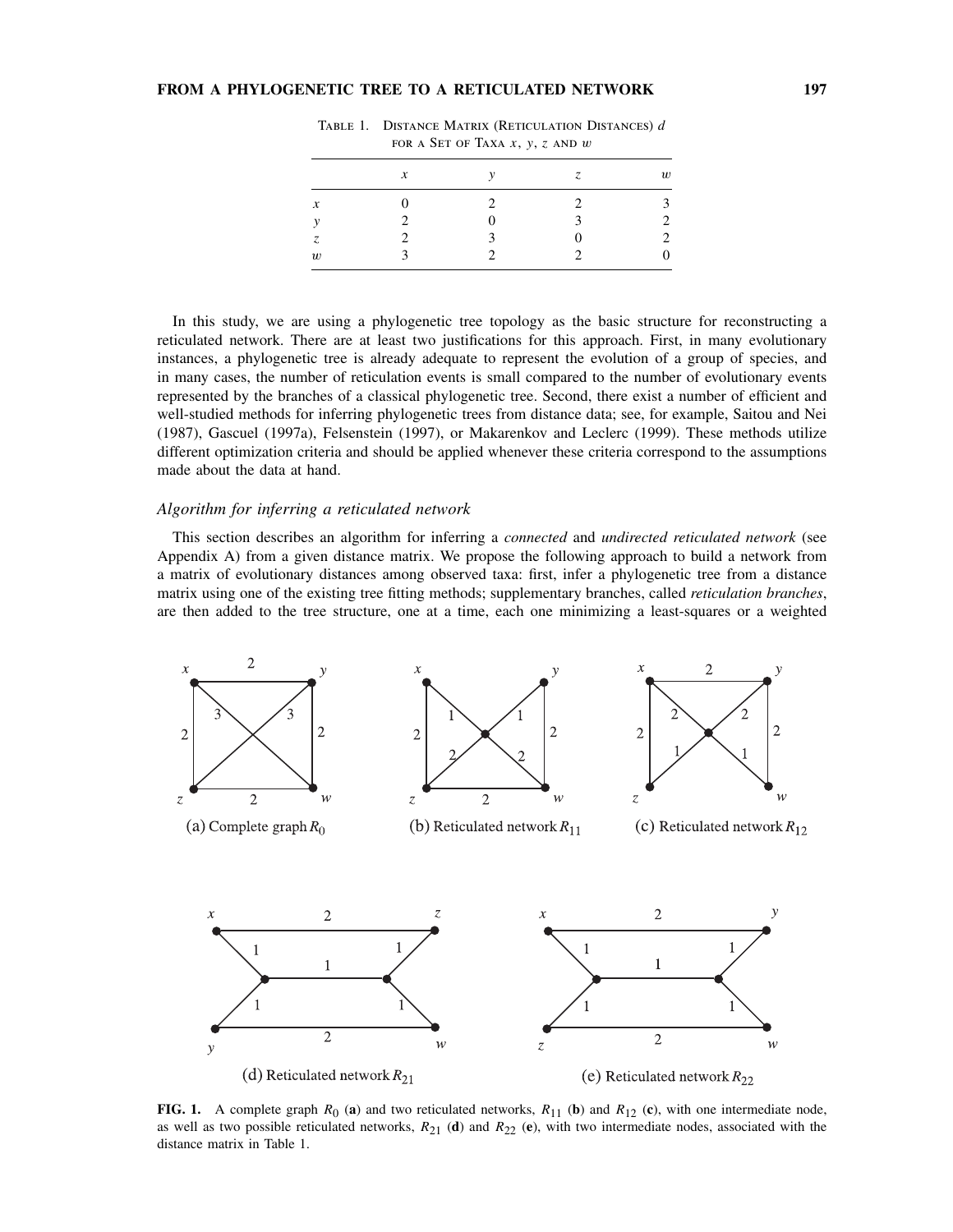least-squares loss function. The addition of reticulation branches stops when the minimum of a special *goodness-of-fit function* is reached. This function takes into account the value of the least-squares criterion as well as the total number of branches of the reticulated network under construction. Because in our study the reconstruction technique is based on the least-squares loss function, it is reasonable to consider an initial phylogenetic tree whose branch lengths have been fitted to the given distances by least squares. For an overview of least-squares fitting techniques, see Barthélemy and Guénoche (1991) or Bryant and Wadell (1998).

Let  $\delta$  be a distance function on the set X of n taxa, and T a phylogenetic tree inferred from  $\delta$  by means of an appropriate tree fitting method. Note that any given phylogenetic tree can be transformed into a *binary tree*, whose internal nodes are all of degree 3, by adding links of length zero where necessary. When this is done, a tree with n leaves has  $n - 2$  internal nodes and  $2n - 3$  branches. In this article, we consider binary phylogenetic trees as the foundation for the reticulated networks to be reconstructed. Thus, similarly to the binary trees, the reticulated networks considered in this study will comprise  $2n - 2$ nodes. The original tree may be rooted or not; this does not matter when constructing undirected reticulated networks.

We will now explore how to place the first reticulation branch into a tree. To add a new branch to a phylogenetic tree, we will try out all possible pairs of nodes that are not already linked by a branch and select the one that reduces the value of the least-squares function the most. Let us consider a binary phylogenetic tree T inferred from a distance function  $\delta$  and a pair of nodes x and y in T not linked by a branch (Fig.  $2a$ ). We look for an optimal value l, according to the least-squares loss function, for a potential new branch  $xy$  which may be added to the tree  $T$ , while keeping fixed the lengths of all preexisting tree branches (Fig. 2b).



**FIG. 2.** Steps of the algorithm for inferring reticulate phylogenies. (a) A binary phylogenetic tree T is considered. (**b**) New branch of length l can be added to T to link nodes x and y. (**c**) Reticulate phylogeny inferred from T by addition of reticulation branches.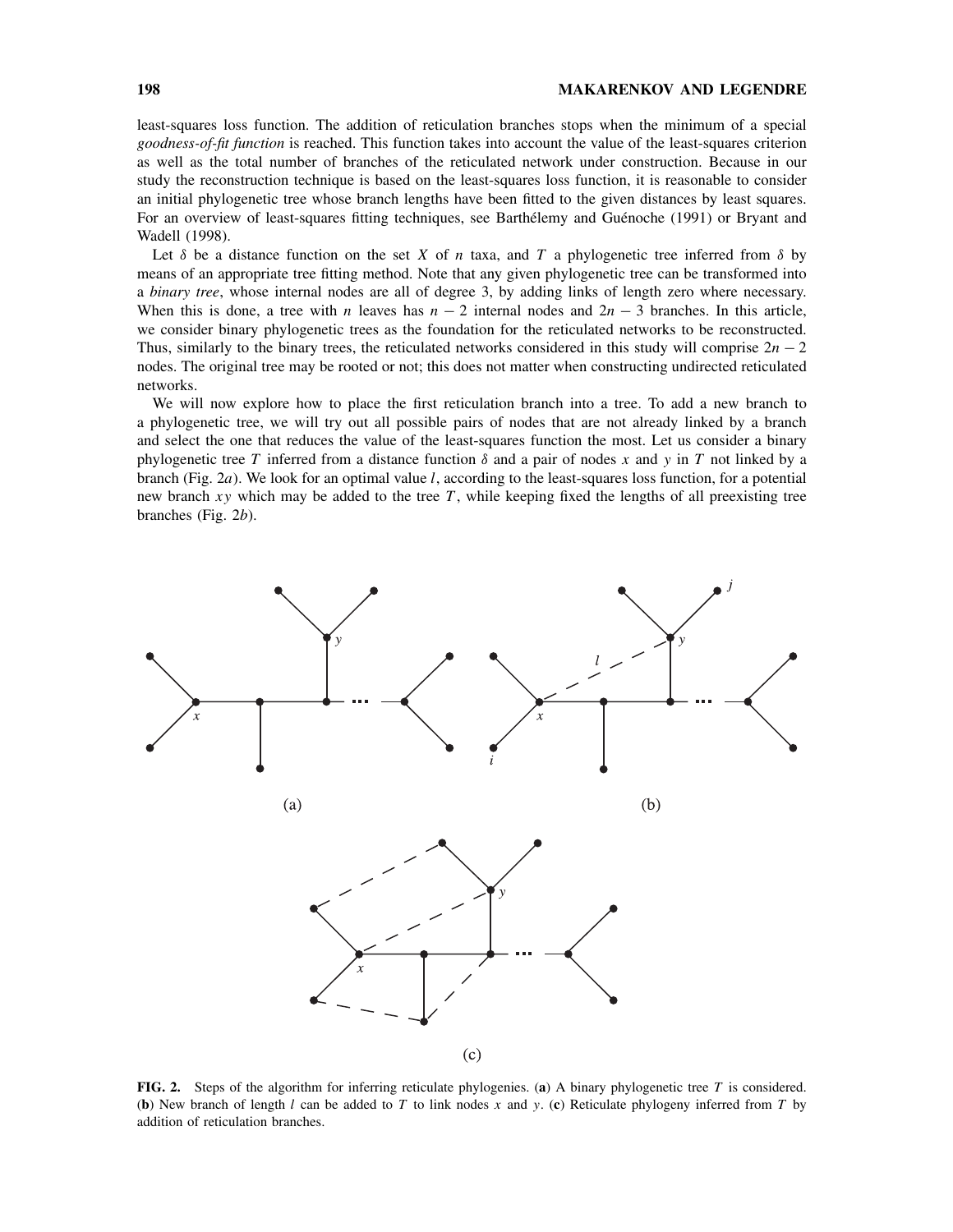#### **FROM A PHYLOGENETIC TREE TO A RETICULATED NETWORK 199**

We will examine in greater detail how to determine the optimum value of the length of the first reticulation branch. First, we define a set  $A(xy)$  representing the distances between pairs of taxa that are susceptible of changing if a new reticulation branch  $xy$  is added. Let  $d$  be a function of the distances in  $T$  between pairs of nodes. The set  $A(xy)$  includes all pairs of taxa ij of X such that

$$
Min{d(i, x) + d(j, y); d(j, x) + d(i, y)} < d(i, j).
$$
\n(1)

For instance, if we add a new branch xy of length 0 to the tree, all distances between the pairs of taxa in  $A(xy)$  will change their lengths. To find the optimal value l of a new potential branch xy, we have to subdivide  $A(xy)$  into the *m* following subsets:

$$
A_1 = \{ij\} \text{ such that: } d(i, j) - Min\{d(i, x) + d(j, y); d(j, x) + d(i, y)\}
$$
  
\n
$$
= Min_{\{ij \in A(xy)\}} \{d(i, j) - Min\{d(i, x) + d(j, y); d(j, x) + d(i, y)\}\} = l_1;
$$
  
\n
$$
A_k = \{ij\} \text{ such that: } d(i, j) - Min\{d(i, x) + d(j, y); d(j, x) + d(i, y)\}
$$
  
\n
$$
= l_k > l_{k-1} \text{ (for } k = 2, ..., m - 1),
$$
  
\n
$$
A_m = \{ij\} \text{ such that: } d(i, j) - Min\{d(i, x) + d(j, y); d(j, x) + d(i, y)\}
$$
  
\n
$$
= Max_{\{ij \in A(xy)\}} \{d(i, j) - Min\{d(i, x) + d(j, y); d(j, x) + d(i, y)\}\} = l_m = d(x, y) > l_{m-1},
$$

where  $A(xy) = \{A_1 \cup A_2 \cup \ldots \cup A_m\}$ . The number of subsets m is the number of distinct values that the quantity  $d(i, j) - {d(i, x) + d(j, y); d(j, x) + d(i, y)}$  can take over the set  $A(xy)$ .

The main reason for this subdivision is that each subset  $A_k$  has to be associated with an interval of possible length values  $l$  of the branch  $xy$  for which a particular optimization problem should be formulated. For each such optimization problem, a quadratic function has to be minimized, subject to a corresponding interval of length values of  $xy$ .

We will now show how the function to be minimized can be composed, for a fixed interval of branch length values, and how an optimal solution for this minimization problem can be found. Suppose that  $l_k \le l \le l_{k+1}$ , where  $k = 0...m - 1$ . The constraint means that only the distances, i.e., the minimumpath-lengths  $d(i, j)$ , that are such that  $ij \in \{A_m \cup A_{m-1} \cup ... \cup A_{k+1}\}\$  will change lengths. We formulate the following problem to compute the optimal length value  $l$  of a potential new branch  $xy$  on the fixed interval  $l_k \leq l \leq l_{k+1}$ :

$$
Q^*(xy,k) = \sum_{p=k+1}^{m} \sum_{ij \in A_p} (Min\{d(i,x) + d(j,y); d(j,x) + d(i,y)\} + l - \delta(i,j))^2 \to \min. \tag{2}
$$

Minimizing  $Q^*(xy, k)$  minimizes the quadratic sum of differences between the values of the given evolutionary distance  $\delta$  and the associated reticulation estimates. A nontrivial solution  $l^*(xy, k)$  to this problem is the following:

$$
l^*(xy, k) = \frac{\sum_{p=k+1}^{m} \sum_{ij \in Ap} (\delta(i, j) - Min\{d(i, x) + d(j, y); d(j, x) + d(i, y)\})}{\sum_{p=k+1}^{m} |Ap|},
$$
(3)

where the vertical bars denote the cardinality of the enclosed entity. If this quantity does not meet the constraint, the optimal solution  $l^*(xy, k)$  has to be selected from the boundary values  $l_k$  and  $l_{k+1}$ . When  $l^*(xy, k)$  and  $Q^*(xy, k)$  have been found, the only remaining task is to compute the value of the leastsquares objective function Q corresponding to this particular solution on the interval  $l_k \le l \le l_{k+1}$  of length values of  $xy$ .

These computations have to be repeated over all intervals of branch lengths established for the given pair of nodes  $xy$  not linked by a branch. The global optimum value of the least-squares criterion  $Q$ , as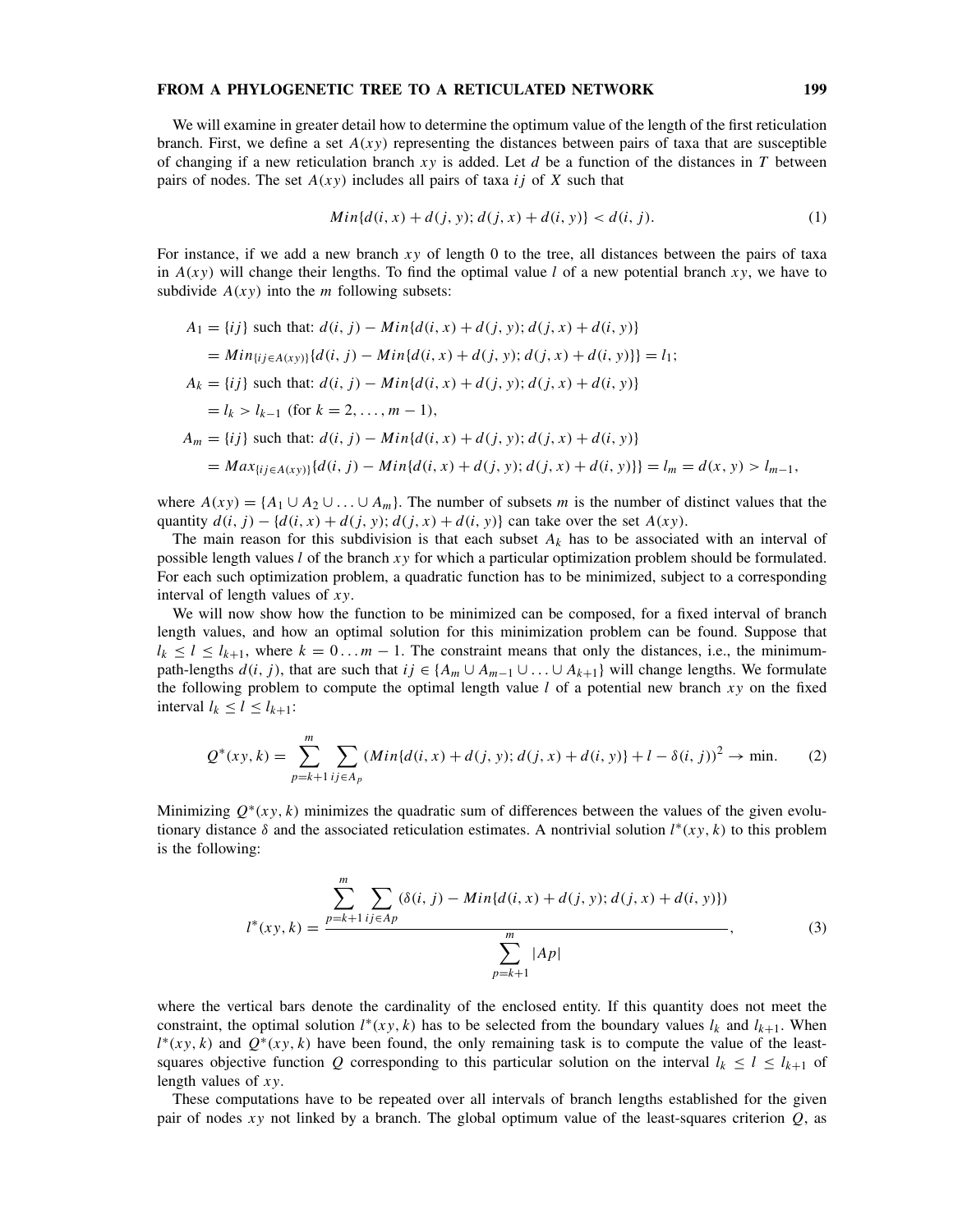well as the global optimum value of the branch length l over the set of defined intervals  $l_k \le l \le l_{k+1}$ , for  $k = 0, \ldots, m - 1$ , are obtained recursively. To obtain the optimum value of Q over the set of all possible new branches, these computations should be repeated for all pairs of tree nodes that are not linked by a branch. Once the first reticulation branch has been added to the reticulated network, the best second, third, and following reticulation branches may be placed into it in the same way (Fig. 2c).

This algorithm takes  $O(kn^4)$  time for *n* taxa and *k* new reticulation branches, since there are  $O(n^2)$ taxon pairs ij for each pair of nonlinked nodes xy and  $O(n^2)$  node pairs xy. Since all values of the reticulation distance d corresponding to an obtained reticulated network can only decrease, the reticulation distance always provides a more parsimonious solution than the initial additive distance (e.g., pairwise distance between taxa in the phylogenetic tree) from which it is derived. In Appendix B, we examine possible extensions of the reticulation model: reestimating all branch lengths, substituting a branch for another, or adding one or two intermediate nodes at once to the network.

## *Weighted least-squares criterion*

Reticulation branches can also be added to the network according to a *weighted least-squares criterion* of the following form:

$$
Q = \sum_{i \in X} \sum_{j \in X} w(i, j) [d(i, j) - \delta(i, j)]^2 \to \text{min.}
$$
 (4)

The function  $w(i, j)$  is applied to the separation of taxa i and j.

The weighted least-squares criterion may be useful in a number of evolutionary contexts. If some entries of the distance matrix are missing or uncertain, one can express this information through weighted leastsquares by assigning low weights to the uncertain entries. If some values in the distance matrix are missing, such unknown data could be handled by setting the associated weights to zero. In the case of vicariance or other spatially constrained forms of phylogenetic problems, one can use binary weights to specify the groups of taxa among which reticulation branches are permitted, excluding the spatially separated pairs (see Example 1 in Legendre and Makarenkov [2002]). For an overview of applications of the least-squares and weighted least-squares criteria in the field of phylogenetics, readers are referred to Swofford and Olsen (1996) or Li (1998). There exist a number of efficient methods for inferring phylogenetic trees using weighted least squares: Felsenstein (1997) described how this kind of optimization is performed in the PHYLIP package; see also the papers by Makarenkov and Leclerc (1999) and Gascuel (2000) explaining how to reconstruct phylogenetic trees under different weighting conditions; on the other hand, the paper by Bryant and Wadell (1998) discusses how to compute optimal branch lengths for a tree with fixed topology in the weighted case. However, no important developments have taken place for the reconstruction of reticulate phylogenies using this important criterion.

The algorithm described earlier can easily be extended to the case of weighted least squares (Equation 4). The main difference compared to the unweighted case arises when the objective function is written over a fixed interval of length values ( $l_k \le l \le l_{k+1}$ , where  $k = 0 \dots n - 1$ ) of the potential branch xy. In the weighted case, the function to be minimized is the following:

$$
Q^* = \sum_{p=k+1}^n \sum_{ij \in A_p} w(i, j) [Min\{d(i, x) + d(j, y); d(j, x) + d(i, y)\} + l - \delta(i, j)]^2,
$$
\n(5)

subject to  $l_k \leq l \leq l_{k+1}$ . A nontrivial solution  $l^*(xy, k)$  for this minimization problem is as follows:

$$
l^*(xy, k) = \frac{\sum_{p=k+1 \, ij \in Ap}^{m} w(i, j)[\delta(i, j) - Min\{d(i, x) + d(j, y); d(j, x) + d(i, y)\}]}{\sum_{p=k+1 \, ij \in Ap}^{m} w(i, j)}.
$$
 (6)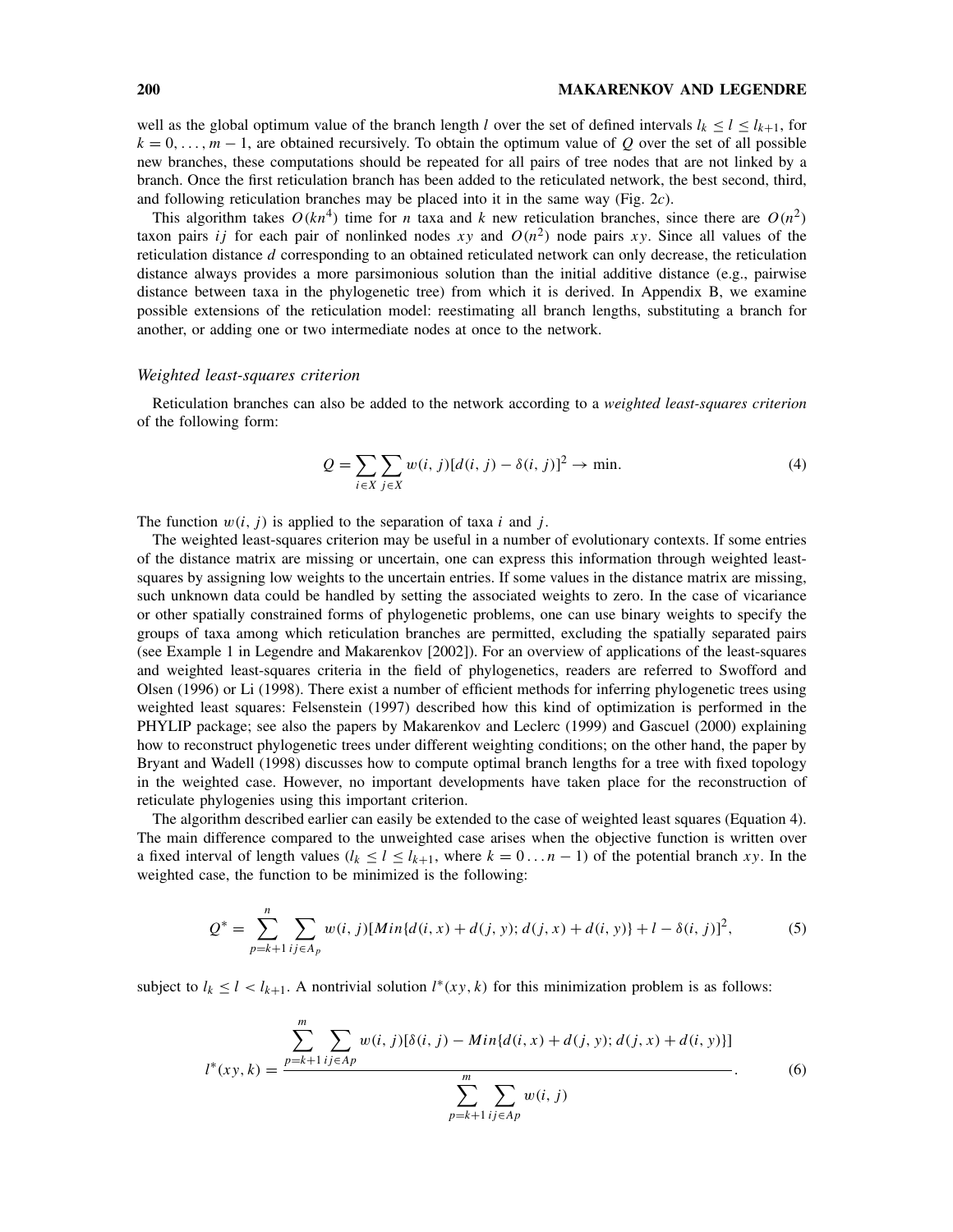# **STOPPING RULES FOR ADDITION OF RETICULATION BRANCHES**

A reticulated network comprises more branches and thus uses more parameters than a phylogenetic tree. As in all statistical models, more parameters mean better fit but fewer degrees of freedom and a loss of simplicity. A special cost criterion should be used to estimate how many reticulation branches have to be added to a network. We are proposing four possible goodness-of-fit criteria allowing one to determine when to stop adding branches to a reticulated network. All criteria take into account the least-squares objective function as well as the number of network parameters. When the exact number of reticulation branches is unknown in advance, as it is often the case in evolutionary problems, one can stop the addition of new branches when the minimum of the selected criterion is reached.

The total number of nodes in an unrooted binary phylogenetic tree with n leaves is  $2n-2$ . Therefore, the maximum number of branches one might place in a reticulated network, inferred from a binary phylogenetic tree with n leaves, is  $(2n-2)(2n-3)/2$ . However, any metric distance can be represented by a complete graph with  $n(n - 1)/2$  branches. Thus, any of these two limits  $(2n - 2)(2n - 3)/2$  or  $n(n - 1)/2$  can be considered as the maximum possible number of branches in a reticulated network. If the latter limit is considered, the number of degrees of freedom of a reticulated network with N branches can be defined as  $n(n-1)/2 - N$ .

It would be reasonable to consider a penalty function opposing the loss in degrees of freedom to the gain in fit. The first goodness-of-fit function that we consider is the following:

$$
Q_1 = \frac{\sqrt{\sum_{i \in X} \sum_{j \in X} (d(i, j) - \delta(i, j))^2}}{n(n-1)/2 - N} = \frac{\sqrt{Q}}{n(n-1)/2 - N}.
$$
 (7)

The numerator of this function is the square root of the sum of quadratic differences between the values of the given distance  $\delta$  and the corresponding reticulation estimates d. Interestingly, as was confirmed by a simulation study (see Legendre and Makarenkov, 2002), the function  $Q_1$  usually has only one minimum over the interval  $[2n-3, n(n-1)/2]$  of possible values of N. This minimum can define a stopping rule for addition of new branches to the reticulate phylogeny.

The least-squares function itself may also be used as an appropriate numerator for the goodness-offit measure. Thus, one can consider a slightly modified criterion, denoted  $Q_2$ , which usually adds more reticulation branches to the network than criterion  $Q_1$ . The stopping rule  $Q_2$  was used in the application section below:

$$
Q_2 = \frac{\sum_{i \in X} \sum_{j \in X} (d(i, j) - \delta(i, j))^2}{n(n - 1)/2 - N} = \frac{Q}{n(n - 1)/2 - N}.
$$
 (8)

One can also consider the Akaike information criterion (AIC) which is a useful and well-known statistic for model identification and evaluation (Akaike, 1987). A model with a minimum value of AIC may be chosen to be the best-fitting solution among several competing models. In our algorithm, the Akaike rule would select the model that minimizes the following quantity:

$$
AIC = \frac{Q}{(2n-2)(2n-3)/2 - 2N}.
$$
\n(9)

Finally, another popular statistical estimator, the minimum description length (MDL) criterion introduced by Rissanen (1978), can also be used as a stopping rule in our algorithm. The MDL criterion, which is closely related to AIC statistics, can be computed as follows:

$$
MDL = \frac{Q}{(2n-2)(2n-3)/2 - N \log(N)}.
$$
\n(10)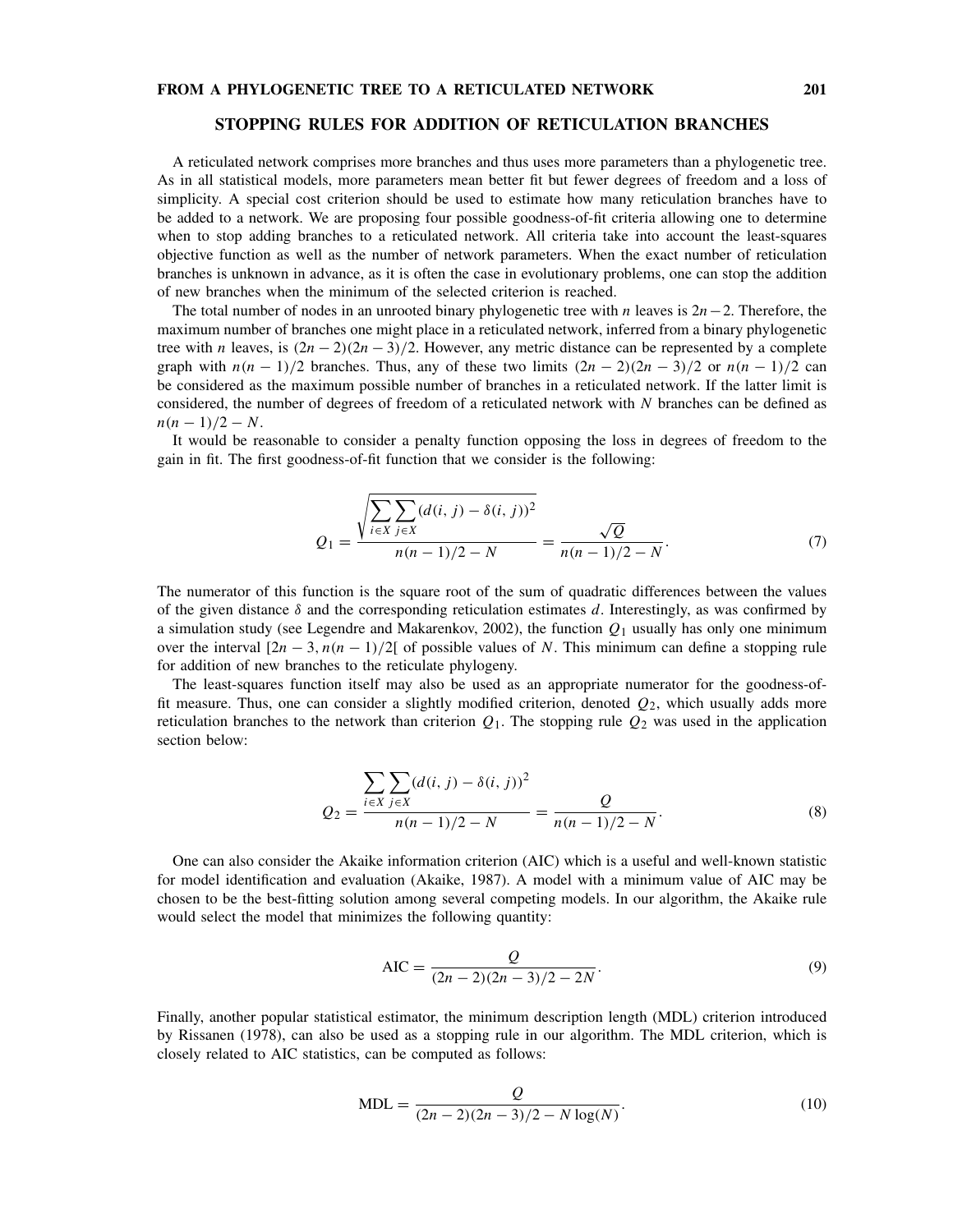#### **MONTE CARLO STUDY**

A Monte Carlo study was conducted to test the ability of the new method to cope with noisy phylogenetic data. To supplement the simulation study reported in Legendre and Makarenkov (2002), we will examine here how the new method reacts to the different kinds of noise condition affecting evolutionary data. All results presented below were obtained by simulating 1,000 random phylogenetic trees. In each case, a true phylogeny, denoted as T , was generated using the random phylogeny generation procedure described by Kuhner and Felsenstein (1994). The tree topologies were simulated by an iterative process in which, at each iteration, one of the k tree branches (where  $k = 1, \ldots, 2n - 5$ , for trees with n leaves) was chosen at random to be the one that splits. The lengths of the tree branches were drawn at random from an exponential distribution with expectation  $1/(2n - 3)$ . Then, following Guindon and Gascuel (2002), we added noise in the form of deviations from the molecular clock hypothesis. Every branch length of T was multiplied by  $1 + ax$ , where x was a value drawn at random from a standard exponential distribution  $(P(x > k) = \exp(-k))$ . The constant a was a tuning factor meant to adjust the deviation intensity from the molecular clock hypothesis; as in Guindon and Gascuel (2002),  $a$  was set at 0.8. The trees generated by this process were expected to have  $O(log(n))$  depth. The additive distance matrix **D** associated with the true tree T was then computed and normalized to have unit variance. The source code of our tree generation program, written in C++, is available to researchers at *www.info.uqam.ca/*∼*makarenv/tree\_generation.cpp.*

In this study, we show how the new method behaved in the situation when the observed data corresponded to a phylogenetic tree affected by different amounts of noise. Normally distributed random errors with mean zero and variances  $\sigma^2$  varying from 0 to 0.3 were added to **D** to obtain replicates of the distance matrix  $\Delta$ . In the rare cases where a negative value arose in  $\Delta$ , it was replaced by the constant 0.01. The simulations were carried out with phylogenies with  $n = 24$  leaves. The results, presented in Figs. 3a, 3b, and 3c, are averages for 1,000 different distance matrices. Figure 3a shows the neighbor-joining (NJ) (Saitou and Nei, 1987) topology recovery as a function of the amount of noise. Mean values of the Robinson and Foulds (RF) topological distance (Robinson and Foulds, 1981) between a true tree and a tree derived by NJ are shown; the RF distance was normalized by its greatest possible value, which is  $2n - 6$  for a binary phylogenetic tree with  $n$  leaves. Nowadays, NJ is arguably the most popular method for constructing phylogenies from distance data. For some time, the success of NJ was inexplicable for computational biologists, due to the lack of approximation bounds (Bryant and Moulton, 2002). One of the first bounds was found by Atteson (1999), who showed that NJ would be able to return the true phylogeny given that the observed distance is sufficiently close to the true evolutionary distance. On the other hand, Gascuel (1997a,b) proved that the branch length estimation and distance matrix reduction formulae in NJ provide low variance estimators. In the paper describing the BioNJ method, Gascuel (1997a) showed how to improve NJ accuracy by incorporating minimum variance optimization in the NJ reduction formula. While observing the behavior of the NJ curve in Fig. 3a, one will note that, as expected, the performance of NJ decreases with increasing noise.

Figures 3b and 3c show the asymptotic behavior of the algorithm described in this paper in the situation where the original data correspond to a phylogenetic tree. No reticulation branches at all should be added to a tree when the generated distance matrix satisfies the four-point condition and, thus, perfectly corresponds to a tree topology. However, as in the type I error of statistical tests, we can expect some reticulation branches to be formed in the presence of noisy data. True phylogenies with 24 leaves were randomly generated and biased by noise as described above; then, phylogenetic trees were inferred from the noisy patristic distances by NJ. Following this, the new algorithm for reconstructing reticulate phylogenies was applied. We computed how many reticulation branches should have been added to the NJ phylogenies to provide the preselected amount of improvement in fit, varying from 1% to 25%, with respect to the least-squares coefficient  $Q$  obtained for the NJ phylogenies. In Fig. 3b, type I error was graphed against a fixed amount of improvement in fit (graphs for 10%, 15%, and 25% improvement are shown) for  $\sigma^2$ varying from 0 to 0.3. In Fig. 3c, the variance of the noise  $\sigma^2$  was fixed (graphs with  $\sigma^2 = 0.1$ , 0.2, and 0.3 are shown), and the amount of improvement in fit varied from 0% to 25%.

The following observations can be made after analyzing the graphs in Figs. 3b and  $3c$ . The simulations show that no reticulation branches were added by the new algorithm when analyzing error-free data  $(\sigma^2 = 0)$ . In the case of trees affected by noise, the number of reticulation branches necessary to produce a preselected gain in fit increased with increasing noise. First, the results suggest that the new method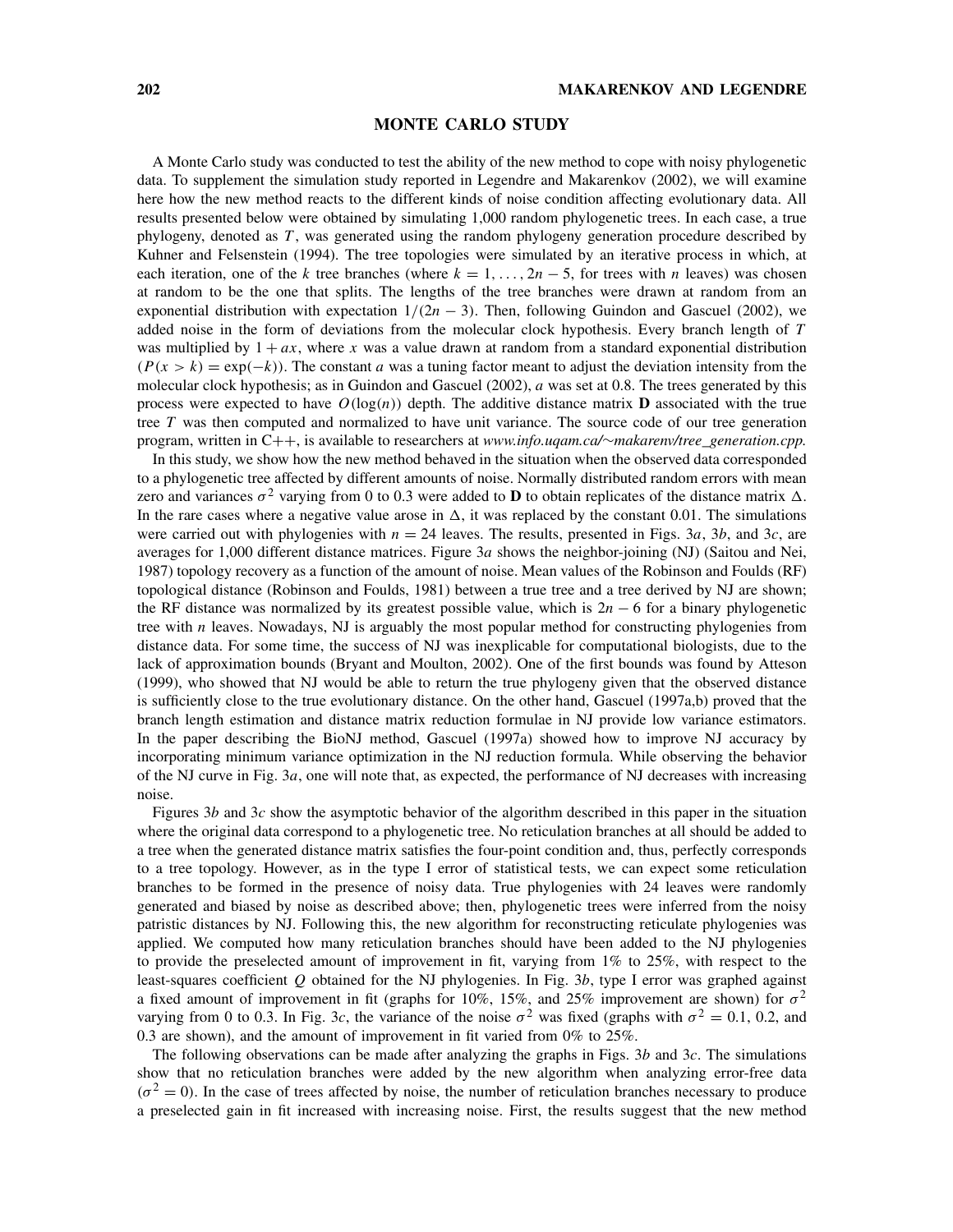

**FIG. 3.** Mean simulation results for 1,000 trees with 24 leaves. (**a**) Mean values of the normalized Robinson and Foulds topological distance between the true tree and the tree derived by NJ, as a function of the amount of noise. Smaller distances correspond to better recovery. (**b**) Fixed improvement in fit, varying noise: mean number of reticulation branches needed to obtain fixed improvements in fit of 10%, 15%, and 25% measured using the leastsquares coefficient Q of the NJ tree. (**c**) Fixed noise, varying improvement in fit: mean number of reticulation branches as a function of improvement in fit for trees with fixed variance of the noise  $\sigma^2$  of 0.1, 0.2, and 0.3.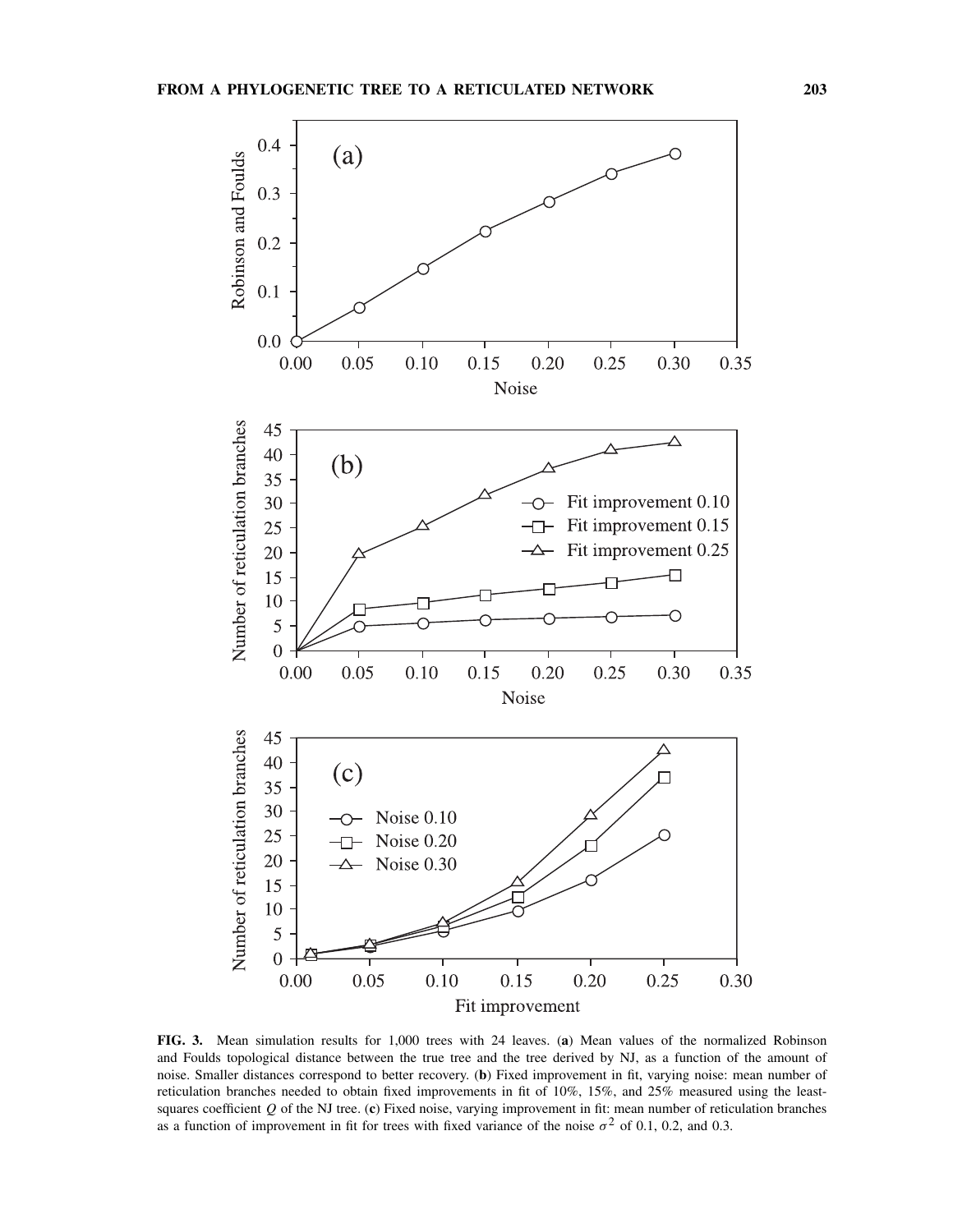is able to recognize a true phylogenetic tree by not adding any reticulation branch to it. Second, they indicate that when the new method is applied to analyze unreticulated but noisy data, it is likely to produce reticulation branches that will represent *contradictory features* existing in randomly generated or noisebiased data set. Third, the following trend can be observed: the more noise was added to the data set, i.e., the closer the distance matrix was to a completely random distance matrix, the greater number of *conflicting signals* were detected and, as a consequence, the greater number of reticulation branches were added to a phylogenetic tree to attain a preselected value of improvement in fit.

# **EVOLUTION OF PHOTOSYNTHETIC ORGANISMS**

In this section, we show how the new algorithm for inferring reticulate phylogenies may help to examine the evolution of photosynthetic organisms. We provide a comparison of our technique with the popular splits-graph method, which is also meant to detect and represent contradictory features in evolutionary data. Some common features and differences between the two approaches are discussed.

Because a set of real evolutionary data may contain a number of conflicting signals, evolutionary events cannot always be modeled as a treelike process. To address this problem, Bandelt and Dress (1992a) designed the method of split decomposition allowing one to transform evolutionary data into a sum of weakly compatible splits. There exist a number of algorithms for carrying out split decomposition (see Bandelt and Dress [1992b] or Huson [1998]). In this study, we used the second version of the SplitsTree program by Huson (1998).

Let us recall some basic definitions related to splits-graphs. Let X be a set of taxa. A split  $S = \{B, B'\}$ is defined as a partition of X into two nonempty sets B and B' such that  $B \cup B' = X$ . For instance, any branch in a phylogenetic tree introduces a split consisting of all the taxa found on one side (set  $B$ ) and on the other (set  $B'$ ) of this branch. A set S of splits is called *weakly compatible* if, for any three splits  $S_1$ , S<sub>2</sub>, and S<sub>3</sub> from S and all  $B_i \in S_i$  (i = 1, 2, 3), at least one of the four intersections

$$
B_1 \cap B_2 \cap B_3
$$
,  $B_1 \cap B_2' \cap B_3'$ ,  $B_1' \cap B_2 \cap B_3'$ , or  $B_1' \cap B_2' \cap B_3$ 

is empty (see Bandelt and Dress, 1992a, b). A *splits-graph* representing a weakly compatible split system S is a graph  $G(S) = (V, E)$  whose nodes  $v \in V$  are labeled by the set of taxa in X and whose branches  $e \in E$  are straight line segments that represent the splits in S; see Fig. 4a. In such a graph, each split {B,B } in S is represented by a group of parallel branches of equal lengths, so that deleting all branches in such a group splits the graph into exactly two parts, one containing all nodes labeled by the taxa in  $B$ and the other containing all nodes labeled by the taxa in  $B'$ .

Table 2 contains the pairwise distances among eight species of photosynthetic organisms. The original sequence data, obtained by Lockhart *et al.* (1993), consist of 920 bases from the 16S rRNA of the chloroplasts of algae, liverworth, and higher plants, and also of a cyanobacterium. The data are available among the examples distributed with the SplitsTree program. The distance matrix was calculated by Huson (1998) using the log-determinant distance (LogDet) introduced by Steel (1994) and Lockhart *et al.* (1994).

The derived splits-tree path-length distances, obtained from the SplitsTree program, are reported in Table 3; the splitsgraph in shown in Fig. 4a. It illustrates evolutionary conflicts existing between the cyanobacterium and the chloroplasts of *Euglena* and the chrysophyte. The correct phylogenetic split should put *Euglena* (which contains chlorophyll *a* and *b*) together with the other chl-a/b containing species: rice, tobacco, liverworth, *Chlamydomonas*, *Chlorella*. Chrysophytes (also called chromophytes) contain chlorophyll  $a$  and  $c$ , while cyanobacteria contain only chlorophyll  $a$ . The main reason for the observed conflicting signal is that the rRNA chloroplast sequences in *Euglena* and the chrysophyte have, probably independently, acquired similar base compositions (convergence); see the discussion in Huson (1998) and in the references therein.

In a splits-graph, conflicting information is represented by parallel branches that can be removed to create a split forming subsets of taxa. (a) The largest set of parallel branches has lengths 0.0142; by cutting them, one separates a group containing all the species with chlorophyll  $a$  and  $b$  from the chrysophyte and cyanobacterium. (b) The next split to consider has length 0.0087. It would isolate *Euglena* and the chrysophyte from all the other species. We don't know how to interpret this split. (c) The third split, of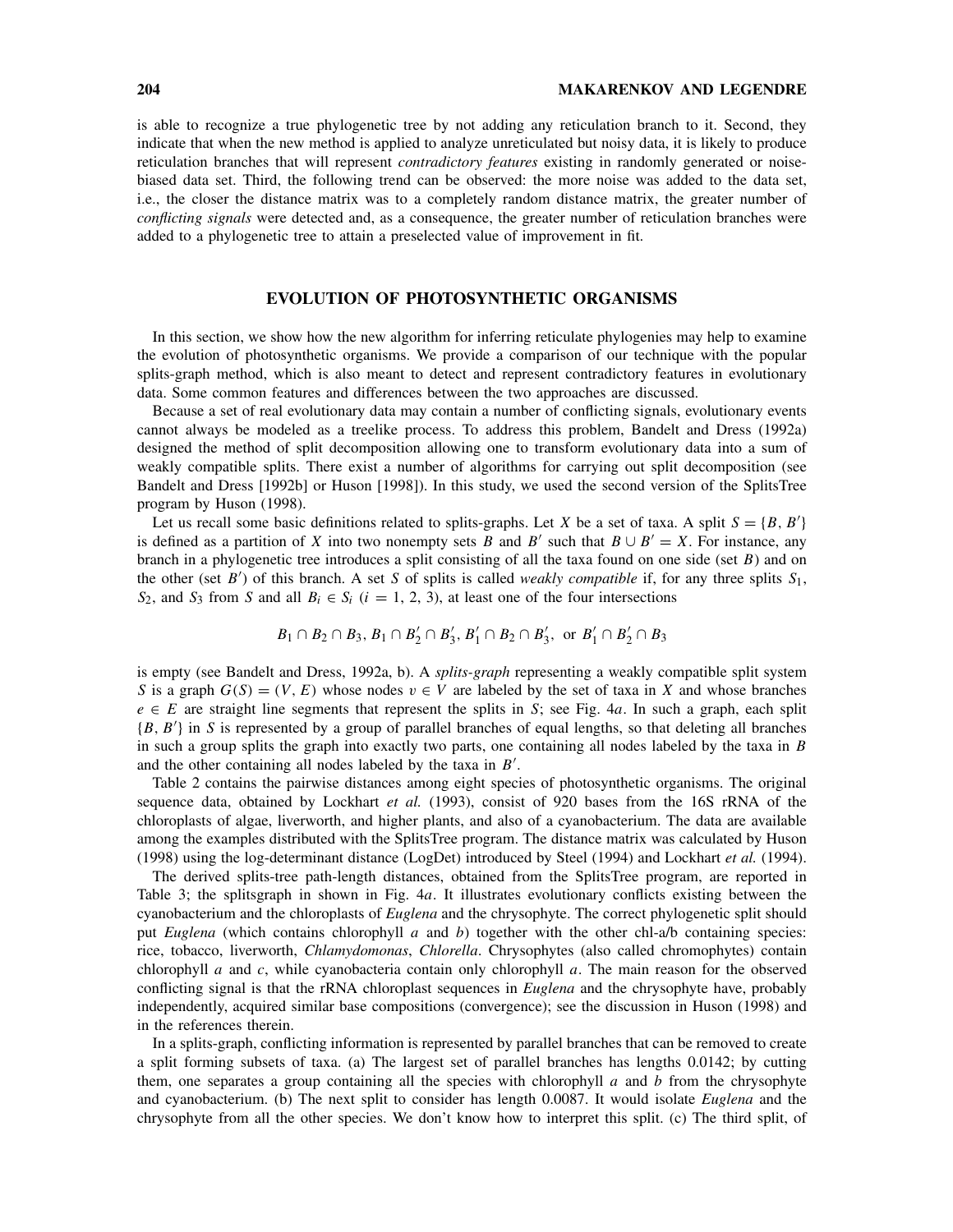

**FIG. 4.** (**a**) Splits-graph associated with the distances in Table 3. Each band of parallel branches indicates a possible split. (**b**) Reticulate phylogeny associated with the distances in Table 4. The reticulated network was constructed by adding three branches (dashed lines) to the NJ (neighbor-joining) phylogenetic tree (full lines). For the sake of a better representation, all tree branches are drawn equal. The numbers on the branches represent their lengths. Boxes: bootstrap support values for the clades on the NJ tree.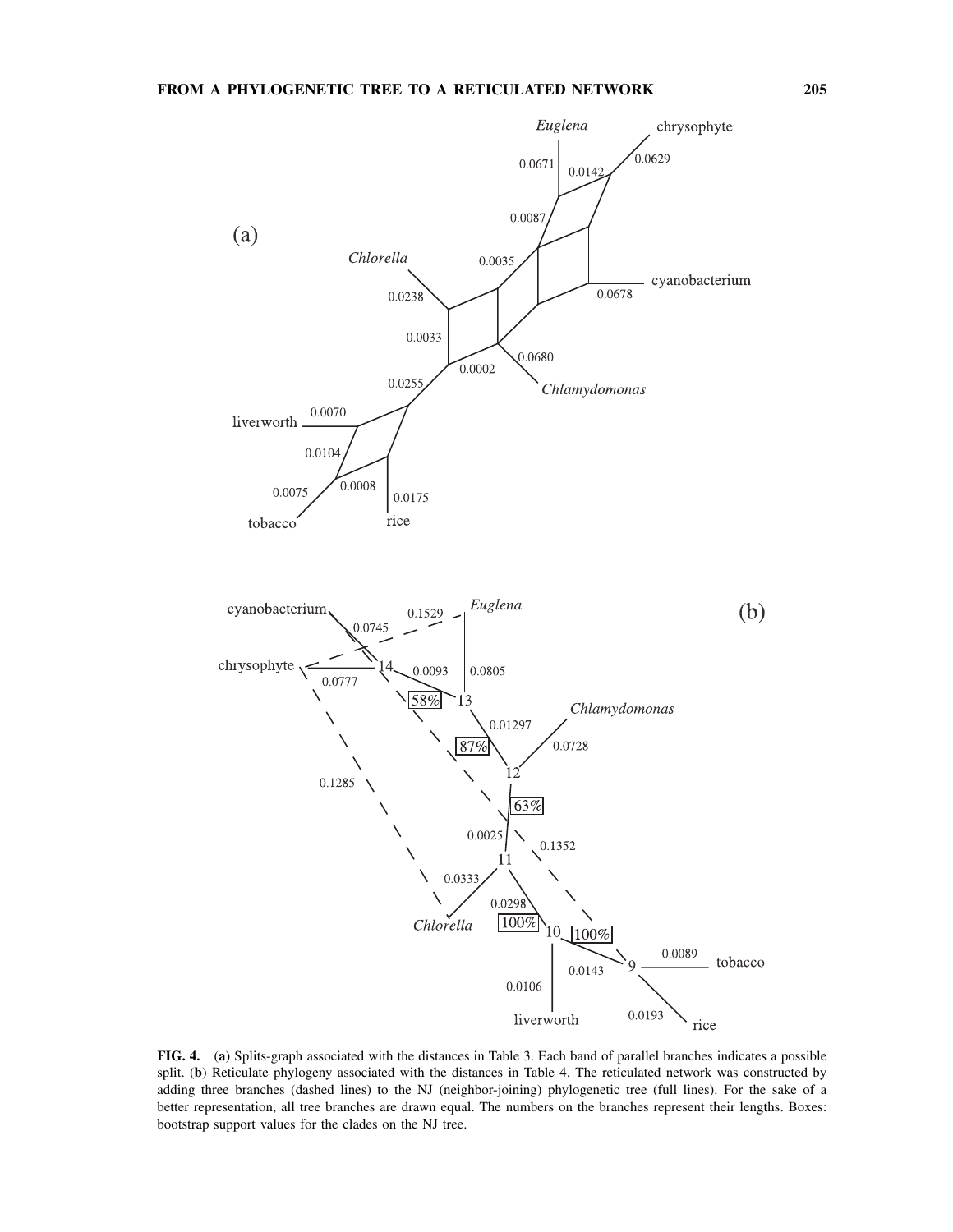| CHLOROPLAST 16S RRNA SEQUENCES <sup>a</sup> (SEE HUSON, 1998) |        |        |        |        |        |        |        |        |
|---------------------------------------------------------------|--------|--------|--------|--------|--------|--------|--------|--------|
| Tobacco                                                       | 0.0000 |        |        |        |        |        |        |        |
| Rice                                                          | 0.0282 | 0.0000 |        |        |        |        |        |        |
| Liverworth                                                    | 0.0324 | 0.0455 | 0.0000 |        |        |        |        |        |
| Chlamydomonas                                                 | 0.1290 | 0.1386 | 0.1107 | 0.0000 |        |        |        |        |
| Chlorella                                                     | 0.0875 | 0.0991 | 0.0699 | 0.1132 | 0.0000 |        |        |        |
| Euglena                                                       | 0.1524 | 0.1621 | 0.1366 | 0.1621 | 0.1271 | 0.0000 |        |        |
| Cyanobacterium                                                | 0.1435 | 0.1551 | 0.1400 | 0.1657 | 0.1372 | 0.1791 | 0.0000 |        |
| Chrysophyte                                                   | 0.1601 | 0.1670 | 0.1508 | 0.1807 | 0.1285 | 0.1529 | 0.1521 | 0.0000 |

Table 2. Pairwise Distances among Species of Photosynthetic Organisms Obtained from the SplitsTree Program Using the LogDet Distance over a Set of

aLiverworth: *Marchantia sp.*; cyanobacterium: *Anacystis nidulans*; chrysophyte (or chromophyte): *Olisthodiscus luteus*.

Table 3. Path-Length Distances among Species of Photosynthetic Organisms in the Splits-Graph in Fig. 4a Obtained after Using, as Input, the Pairwise Distances in Table 2 (SplitsTree Program)

| Tobacco        | 0.0000 |        |        |        |        |        |        |        |
|----------------|--------|--------|--------|--------|--------|--------|--------|--------|
| Rice           | 0.0258 | 0.0000 |        |        |        |        |        |        |
| Liverworth     | 0.0248 | 0.0357 | 0.0000 |        |        |        |        |        |
| Chlamydomonas  | 0.1124 | 0.1215 | 0.1014 | 0.0000 |        |        |        |        |
| Chlorella      | 0.0713 | 0.0804 | 0.0604 | 0.0920 | 0.0000 |        |        |        |
| Euglena        | 0.1270 | 0.1361 | 0.1161 | 0.1506 | 0.1033 | 0.0000 |        |        |
| Cyanobacterium | 0.1299 | 0.1390 | 0.1190 | 0.1535 | 0.1128 | 0.1611 | 0.0000 |        |
| Chrysophyte    | 0.1370 | 0.1461 | 0.1261 | 0.1606 | 0.1133 | 0.1442 | 0.1427 | 0.0000 |

Table 4. Path-Length Distances among Species of Photosynthetic Organisms in the Reticulated Phylogeny in Fig. 4b, Obtained after Using, as Input, the Pairwise Distances in Table 2 (T-Rex Program)

| Tobacco        | 0.0000 |        |        |        |        |        |        |        |
|----------------|--------|--------|--------|--------|--------|--------|--------|--------|
| Rice           | 0.0283 | 0.0000 |        |        |        |        |        |        |
| Liverworth     | 0.0337 | 0.0441 | 0.0000 |        |        |        |        |        |
| Chlamydomonas  | 0.1283 | 0.1387 | 0.1157 | 0.0000 |        |        |        |        |
| Chlorella      | 0.0862 | 0.0966 | 0.0736 | 0.1086 | 0.0000 |        |        |        |
| Euglena        | 0.1490 | 0.1594 | 0.1364 | 0.1663 | 0.1293 | 0.0000 |        |        |
| Cyanobacterium | 0.1441 | 0.1545 | 0.1396 | 0.1695 | 0.1325 | 0.1643 | 0.0000 |        |
| Chrysophyte    | 0.1554 | 0.1658 | 0.1428 | 0.1727 | 0.1285 | 0.1529 | 0.1521 | 0.0000 |
|                |        |        |        |        |        |        |        |        |

length 0.0035, would isolate *Euglena*, the chrysophyte and the cyanobacterium from the other species (two chlorophytes, liverworth, and the higher plants). We don't know how to interpret this split either. (d) The fourth split, of length 0.0033, is more interesting: it puts together three species (*Chlorella*, *Euglena*, and the chrysophyte) that are known to be facultative heterotrophs; i.e., they have the capacity to use organic substrates while growing in complete darkness (Stevenson *et al.*, 1996, Section 10.I.A).

We also carried out the analysis of distance data in Table 2 using the algorithm described in this paper. First, a phylogenetic tree was inferred from Table 2 by means of the method of weights MW, providing optimal least-squares estimates for the tree branches (see Makarenkov and Leclerc, 1999). Bootstrap support values were computed using NJ; the topology of the NJ tree was identical to that of the MW tree. The least-squares coefficient Q obtained by this approximation of the original data was 0.000917. The inferred phylogenetic tree (full lines) is shown in Fig. 4b, together with the three reticulation branches added by the new algorithm (dashed lines). The path-length distances between species in the reticulation structure are reported in Table 4. Note that the phylogenetic tree put *Euglena* together with the other species containing chlorophyll a and b (rice, tobacco, liverworth, *Chlamydomonas*, *Chlorella*).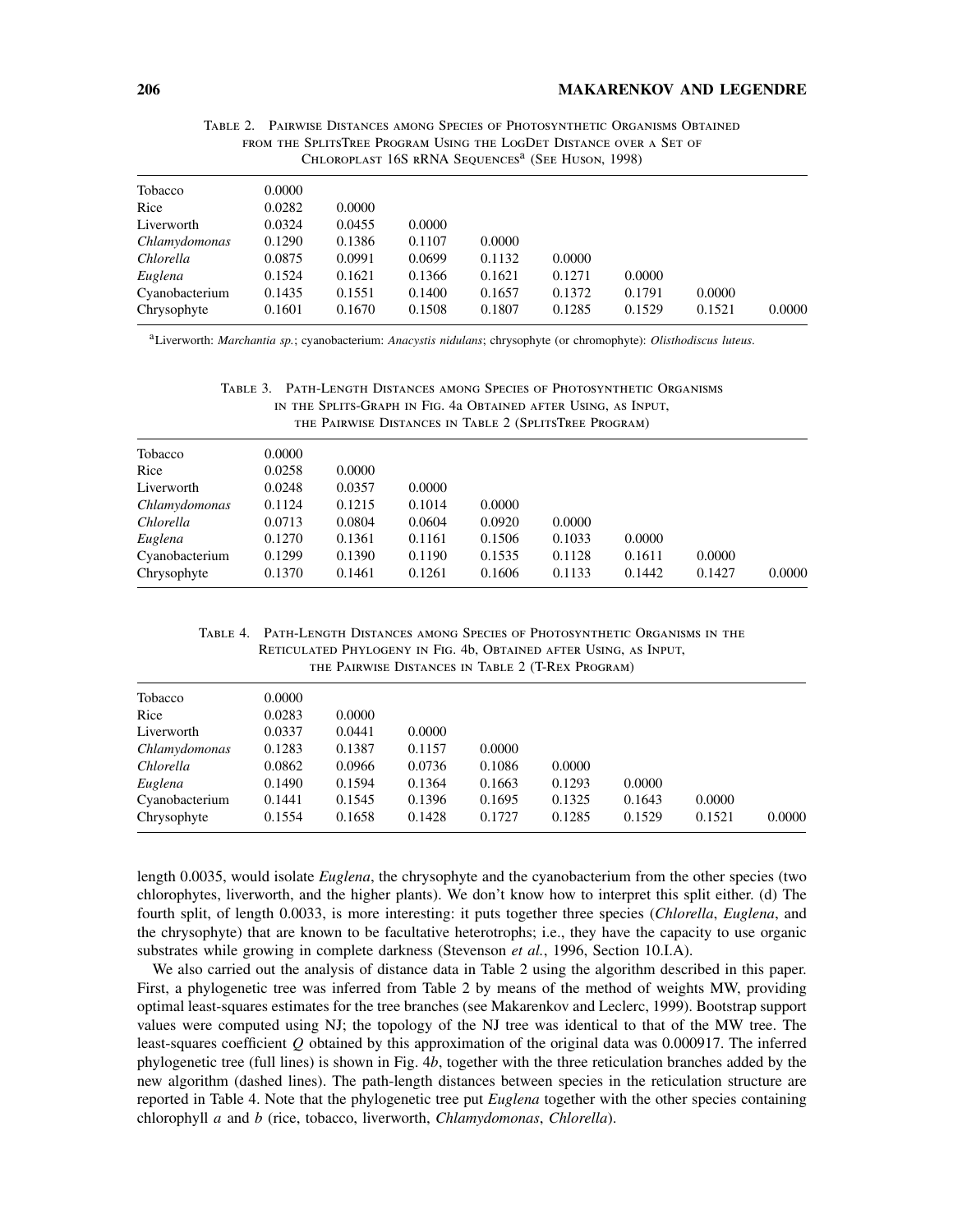

**FIG. 5.** Behavior of (a) the least-squares function  $Q$  (open triangles) and the goodness-of-fit criterion  $Q_1$  (open squares), and (**b**) of the goodness-of-fit criteria  $Q_2$  (open triangles) and AIC (open squares) for the first eight iterations of the algorithm for inferring reticulated networks applied to the pairwise distances among species of photosynthetic organisms from Table 2. Abscissa: number of iterations of the algorithm. Zero corresponds to the phylogenetic tree before reticulation branches were added. The minima of  $Q_1$ ,  $Q_2$ , and AIC were reached at iterations 2, 3, and 4, respectively.

When building a reticulated network, the stopping rules  $Q_1$ ,  $Q_2$ , and AIC discussed above suggested different solutions: the minimum value of  $Q_1$  was found at the second iteration (Fig. 5a), the minimum of  $Q_2$  at the third one (Fig. 5b), and the minimum of AIC at the fourth one (Fig. 5b). The solution with three reticulation branches, obtained using criterion  $Q_2$ , is shown in Fig. 4b. The first reticulation branch, linking *Euglena* to the chrysophyte, decreased the value of Q to 0.000704. The second one linked the cyanobacterium to node 9, which is the attachment point for the higher plants, tobacco, and rice; it decreased the value of Q to 0.000573. The third one, linking *Chlorella* to the chrysophyte, decreased the value of Q to 0.000522. The reticulation branches linking *Euglena*, *Chlorella*, and the chrysophyte delineate the group of facultative heterotrophs described above. On the other hand, the long reticulation branch (length  $= 0.1352$ ) found between the cyanobacterium and the higher plants, which is an order of magnitude longer than the branches of the tree, is suggestive of the endosymbiosis hypothesis of Margulis (1981). According to this hypothesis, the cytoplasmic organelles (plastids) found in the cells of eukaryotes are thought to have once been free-living primitive bacteria that have become symbionts living inside the eukaryotic cells. Chloroplasts, in particular, could be derived from primitive cyanobacteria. Endosymbiosis is a form of lateral gene transfer that occurred in the deep phylogeny.

Let us now compare the numerical results provided by the SplitsTree program and the new algorithm for inferring reticulate phylogenies. The value of the least-squares coefficient  $Q$  computed for the splitsgraph in Fig. 4a is 0.008739. This result is not nearly as good as the value of  $Q = 0.000522$  obtained for the reticulated network in Fig. 4b. As to the cophenetic correlation computed for the two structures in Figs. 4a and 4b, the reticulate phylogeny also compares advantageously to the splitsgraph with correlation coefficients equal to 0.995365 and 0.990795, respectively.

# **DISCUSSION**

We have developed an algorithm to infer reticulate phylogenies from evolutionary distances among observed species. The new algorithm builds a reticulated network by adding supplementary branches to a phylogenetic tree. Any new branch added to a phylogenetic tree represents unresolved conflicting information contained in it. Two species or clades that are linked by a reticulation branch are more closely related to one another than in the phylogenetic tree representation that provided the initial fit for the evolutionary distances. The main challenge consists in giving plausible explanations for each of the extra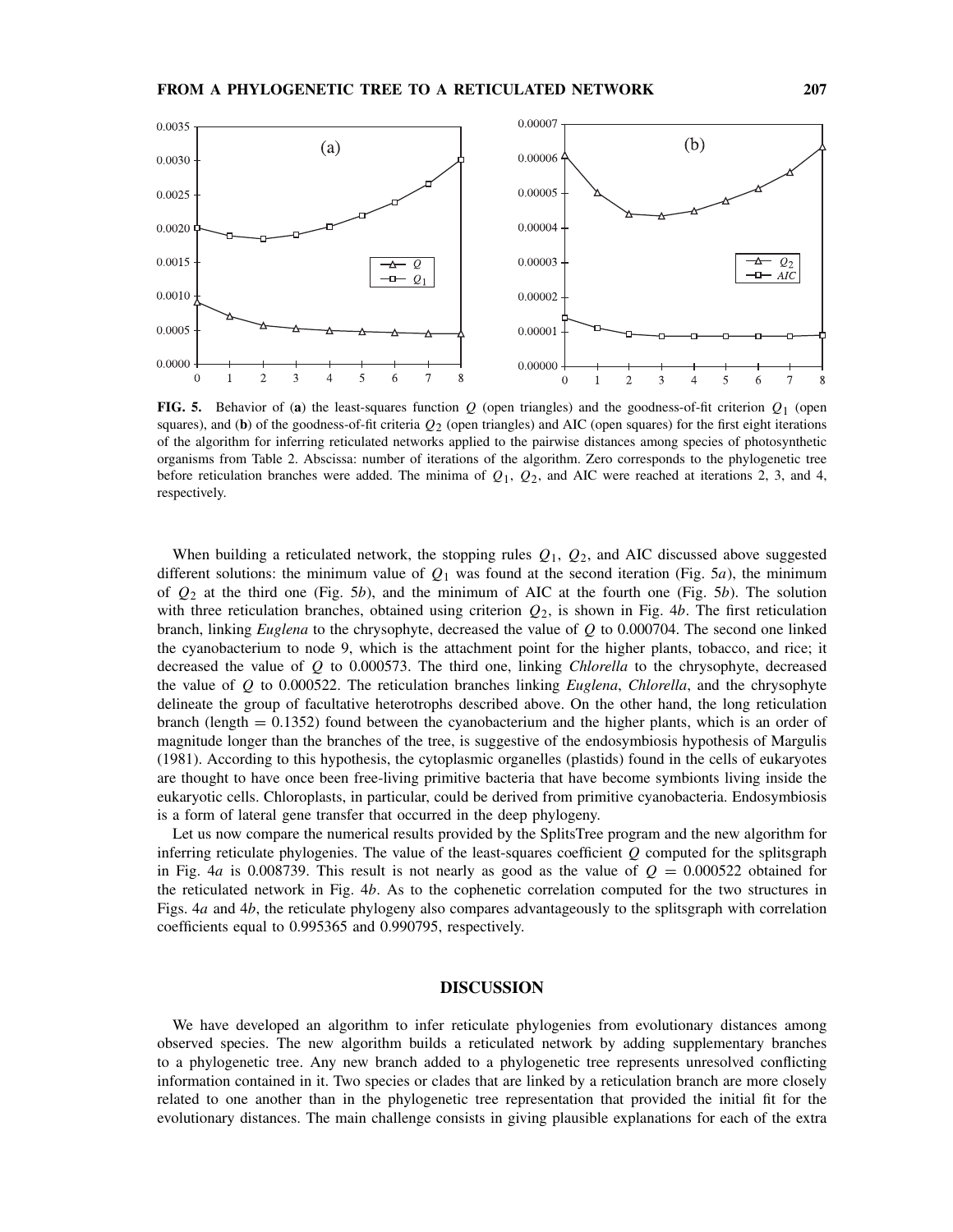relations represented by reticulation branches. These new branches should be interpreted differently under different evolutionary circumstances. First, we suggest that long reticulation branches linking nodes located far away from one another in the phylogenetic tree reveal incompatibilities of a tree structure with respect to the observed evolutionary distances. Two explanations are possible in this situation: first, the phylogenetic tree does not provide a good representation of the evolutionary distances; second, long reticulation branches may represent homoplasy among the observed species.

For data that are assumed to comprise neither reticulate relationships nor any homoplasy, reticulation analysis can be used to decide which phylogenetic tree, among a set of trees of nearly the same length, is the best one to represent the data: a tree containing fewer reticulation branches, especially the long ones, may be seen as the one embedding less conflicting signal. Special attention should be paid to short reticulation branches linking nodes located near one another. These branches may reflect either hybridization events that occurred between related species or their ancestors, or allopolyploidy if plant genetic distances are considered. The case of lateral gene transfer (LGT) seems to be the most complicated one because reticulation branches depicting gene exchange may be of any length. In this situation, investigation of the characters causing a reticulation might assist in the interpretation: if the responsible characters are contiguous in the nucleic acid sequence, LGT can be indicated.

We would like to give some recommendations to researchers who have access to sets of molecular sequences of certain species and want to test the data for presence of reticulate evolution. First, a matrix of evolutionary distances among the species has to be computed using an appropriate distance transformation. Among the most popular transformation functions are the Hamming, Kimura 3ST (Kimura, 1981), Jukes Cantor (Jukes and Cantor, 1969) and LogDet (Steel, 1994) transformations. Second, a phylogenetic tree has to be inferred from the distance matrix using a tree fitting algorithm. Third, the algorithm for reconstructing reticulate phylogenies can be applied, using one of the goodness-of-fit criteria as a stopping rule for addition of reticulation branches. We recommend to verify the solutions obtained using all four stopping rules ( $Q_1$ ,  $Q_2$ , AIC, and MDL) discussed above and retain for further investigation the most interpretable reticulate phylogeny. In some situations, especially when the initial fit of the distance data provided by a phylogenetic tree is good, all four stopping rules may suggest adding the same number of reticulation branches to the phylogenetic tree. Interpretation of the reticulation branches should be done using the biological or evolutionary knowledge available about data at hand.

The algorithm for reconstructing reticulate phylogenies introduced in this paper has been included in the T-Rex (tree and reticulogram reconstruction) package (see Makarenkov, 2001). The T-Rex program, implemented for Windows and Macintosh platforms, is freely available for researchers at *www.fas.umontreal.ca/ biol/casgrain/en/labo/t-rex*. The package also includes some popular phylogenetic tree fitting algorithms: ADDTREE by Sattath and Tversky (1977), neighbor-joining (NJ) by Saitou and Nei (1987), unweighted neighbor-joining (UNJ) by Gascuel (1997b), the method of weighted least-squares (MW) by Makarenkov and Leclerc (1999), circular order reconstruction by Makarenkov and Leclerc (1997, 2000), and others. T-Rex allows users to infer and visualize reticulate phylogenies by adding extra branches to phylogenetic trees obtained by the above-mentioned tree fitting algorithms.

## **APPENDIX A: FORMAL DESCRIPTION OF A RETICULATED NETWORK**

This appendix provides definitions concerning reticulated networks. A reticulated network  $R$  is a weighted graph defined as a triplet  $(V, B, l)$ , where V is a set of nodes (points or vertices), B is a set of branches (links), and l is a *function* of branch lengths assigning real nonnegative numbers to the branches. Each node i is either a taxon belonging to a set X or an intermediate node belonging to  $V - X$ . Thus, there are two different types of nodes in R.

A *path p* from node *i* to node *j* in R is a sequence of branches,  $b_1b_2, b_2b_3,...b_{k-1}b_k$ , with  $b_1 = i$ and  $b_k = j$ . The length of path p is given by the sum of the lengths of branches included in p and is denoted  $l_p(i, j)$ . A reticulated network is *connected* if, for every pair of nodes i and j, there exists at least one path from i to j. It is called *undirected* if there is no direction associated with the branches. Given a connected and undirected reticulated network R, the *minimum-path-length distance* between nodes i and j, denoted  $d(i, j)$ , is defined as in any weighted graph:  $d(i, j) = min\{l_p(i, j) | p$  is a path from *i* to  $j$ .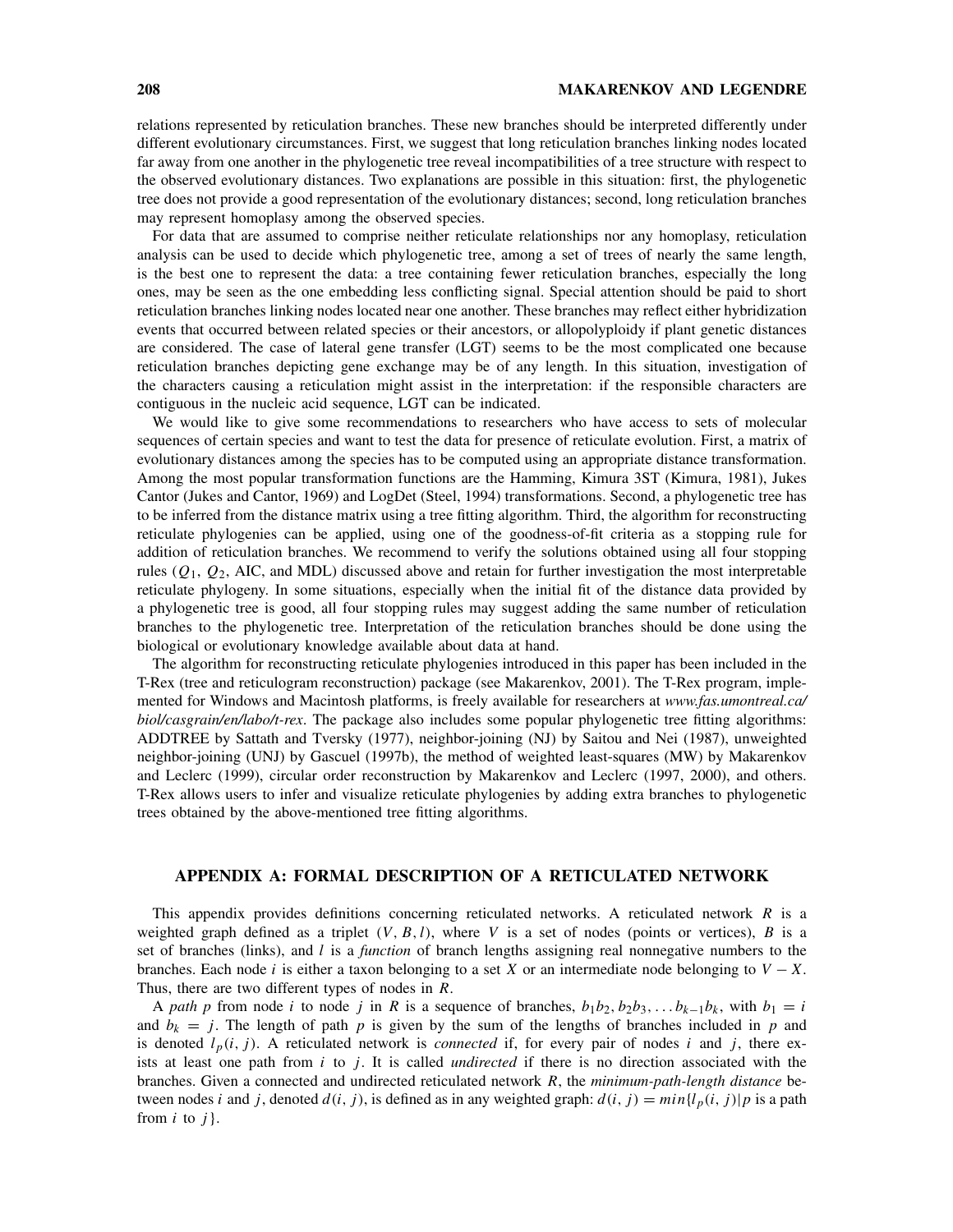A set of *reticulation distances* can be associated with the set of pairwise distances among the taxa in X. They are the minimum-path-length distances among taxa whose relationships are represented by a reticulated network.

## **APPENDIX B: EXTENSIONS OF THE RETICULATION MODEL**

Here we discuss some possible modifications and improvements of the reticulation model presented in this paper. First, we consider the problem of reestimating the branch lengths of a reticulated network. Then, we examine the case where one of the branches is removed from the reticulated network and the case where one or two new intermediate nodes are added to it. Although these operations may make the reticulation model more complex and increase the time complexity of the inferring procedure, they may allow one to build a generic reticulate phylogeny which is totally independent of the basic phylogenetic tree.

In the algorithmic section, a stepwise optimization procedure designed to add a single reticulation branch at a time was described. It was intended to optimize the choice of the new branch as well as its length. Interestingly, the same calculations can be used to update all the other branch lengths. To reassess the length value of any branch in a reticulate phylogeny, one can use again Equations 2 and 3 assuming that the lengths of all the other branches are fixed. After a new reticulation branch has been added to a network, the polishing procedure can be carried out for branch number 1, then branch number 2, and so on, until all branch lengths are optimally reestimated. Then, one can return to the new reticulation branch to reassess its length for the second time, and so forth. The reestimation loop may be repeated several times to achieve the minimum value of the least-squares function for the reticulated network with a fixed topology. As this is usually the case, improvement in fit requires an increase in time complexity. If the reestimation procedure described above is incorporated into the algorithm, the time complexity of each iteration will increase up to  $O(pmn^4)$ , where m is the number of branches in the reticulated network and p is the number of loops performed over all branches.

Another operation which could improve the fitting precision consists in removing an existing branch and adding a new one; in other words, substituting a branch for another. All branches, including those of the original phylogenetic tree, could be candidates for removal. The only restriction for this operation is that the resulting network must not become disconnected. For a particular branch ab of length  $l_{ab}$  considered for removal from the reticulated network  $R$ , we have to find all pairs of taxa that will be affected by this deletion. This means that for any pair of taxa ij such that either  $d(i, a) + l_{ab} + d(b, j) = d(i, j)$ or  $d(j, a) + l_{ab} + d(b, i) = d(i, j)$ , we have to recompute the value  $d(i, j)$  under the condition that the branch ab is no longer in R. This operation can be followed by the branch addition operation. The pair of branches (removed and added) corresponding to the lowest value of the least-squares function Q may be selected for substitution. This operation may significantly redesign the topology of the reticulated network, which was initially based on a phylogenetic tree. Some branches of the original phylogenetic tree may no longer be part of the reticulated network. The time complexity of the removing–adding operation is  $O(mn<sup>4</sup>)$ , where m is the number of branches in the reticulated network and n is the number of taxa. If only the branch removal operation (not cumulative with branch addition) is considered, we simply have to recompute the value of the goodness-of-fit criterion and make the decision about the potential branch deletion.

One may also want to introduce new intermediate nodes into the reticulated network. To deal with this issue, one has to consider a new optimization problem. Suppose that a new node y belonging to a new branch xy, which we are attempting to add to the reticulated network  $R$ , splits an existing branch zw of length  $l_{zw}$  into two parts yz and yw, as shown in Fig. 6a. One has to consider all pairs of taxa ij such that the associated distances  $d(i, j)$  are susceptible of changing when the branch xy is added. To simplify the problem, one may assume that the branch zw is such that  $l_1 + l_2 = l_{zw}$ , where  $l_{zw}$  is a fixed length value. Similarly to the optimization problem for addition of one reticulation branch (Equation 2), a particular minimization problem can be formulated in the case of addition of a new branch with a new node. In this new problem, the minimization will also be done under constraint, but the optimization will involve three unknown branch lengths  $l$ ,  $l_1$ , and  $l_2$  instead of one.

To address the more complicated problem consisting of adding two intermediate nodes at once to the reticulated network (in Fig. 6b, two new nodes x and y and a new branch  $xy$  linking them are considered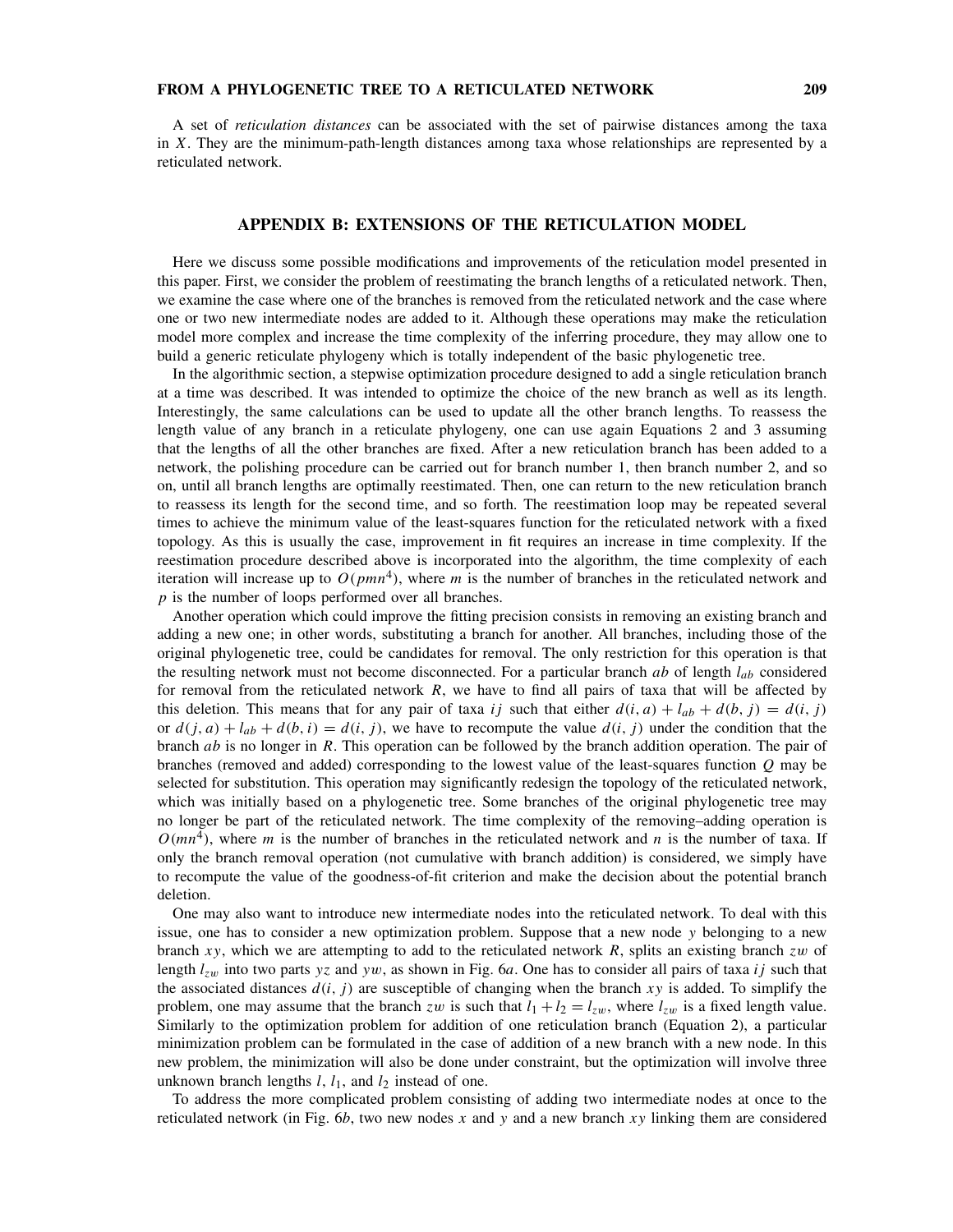

**FIG. 6.** (**a**) Incorporation of a new intermediate node y along with a new branch xy into a reticulated network. (**b**) Incorporation of two new intermediate nodes x and y along with a new branch xy into a reticulated network.

for addition), one could assume that the new branch xy splits the existing branches ab and zw in their middle. Thus, the only unknown variable is the length  $l$  of the new branch  $xy$ . One can then carry out the estimation procedure (Equations 2 and 3) to compute the optimal length  $l$  of xy while keeping all the other branch lengths fixed. This procedure may be followed by the polishing procedure for branch length reestimation, carried out over a whole network.

## **ACKNOWLEDGMENTS**

The authors are grateful to the biologist and software developer Philippe Casgrain for his contribution to programming the T-Rex package, which makes the new method of reticulation analysis available to the scientific community, and to Dr. Yves Desdevises for help during the phylogenetic analyses.

#### **REFERENCES**

Akaike, H. 1987. Factor analysis and AIC. *Psychometrika* 52, 317–332.

- Atesson, K. 1999. The performance of neighbor-joining methods of phylogenetic reconstruction. *Algorithmica* 25, 251–278.
- Bandelt, H.-J. 1995. Combination of data in phylogenetic analysis. *Plant Systematics and Evolution Supplementum* 9, 355–361.
- Bandelt, H.-J., and Dress, A.W.M. 1992a. Split decomposition: A new and useful approach to phylogenetic analysis of distance data. *Molecular Phylogenetics and Evolution* 1, 242–252.
- Bandelt, H.-J., and Dress, A.W.M. 1992b. A canonical decomposition theory for metrics on a finite set. *Adv. Math.* 92, 47–65.
- Barthélémy, J.P., and Guénoche, A. 1991. *Trees and proximity representations*, Wiley, New York.
- Bryant, D., and Moulton, V. 2002. NeighborNet: An agglomerative method for the construction of planar phylogenetic networks, *in* R. Guigo, D. Gusfield, eds., *2*nd *Workshop on Algorithms in Bioinformatics*, 375–391, LNCS 2452, Springer.
- Bryant, D., and Waddell, P. 1998. Rapid evaluation of least-squares and minimum-evolution criteria on phylogenetic trees. *Mol. Biol. Evol.* 15, 1346–1359.
- Buneman, P. 1974. A note on metric properties of trees. *J. Comb. Theory B.* 17, 48–50.
- Doolittle, W.F. 1999. Phylogenetic classification and the universal tree. *Science* 284, 2124–2128.
- Felsenstein, J. 1997. An alternating least-squares approach to inferring phylogenies from pairwise distances. *Syst. Zool.* 46, 101–111.
- Gascuel, O. 1997a. BIONJ: An improved version of the NJ algorithm based on a simple model of sequence data. *Mol. Biol. Evol.* 14, 685–695.
- Gascuel, O. 1997b. Concerning the NJ algorithm and its unweighted version, UNJ, *in* B. Mirkin, F. R. McMorris, F. Roberts, and A. Rzhetsky, eds., *Mathematical Hierarchies and Biology, DIMACS Series in Discrete Mathematics and Theoretical Computer Science*, 149–170, Providence, RI.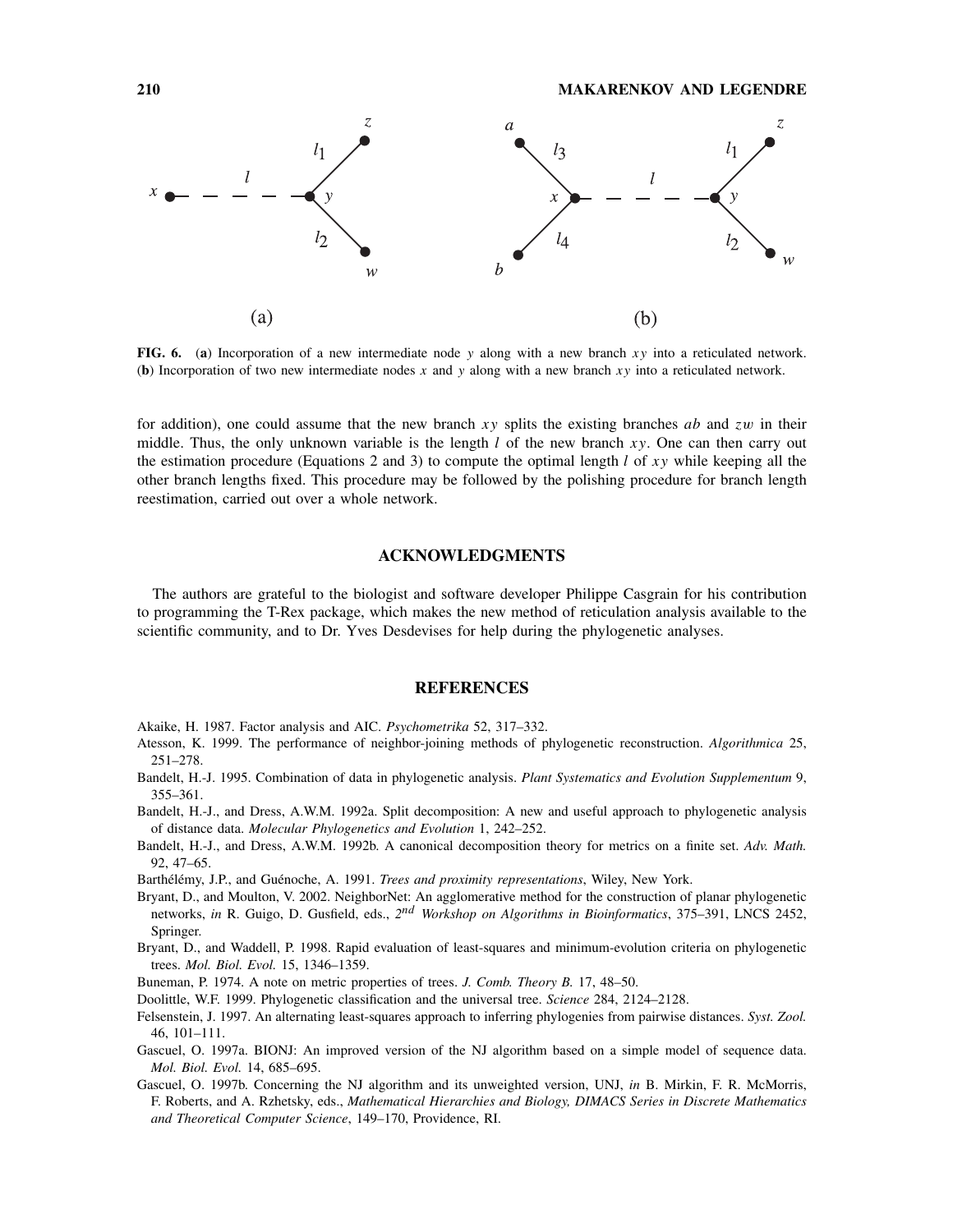#### **FROM A PHYLOGENETIC TREE TO A RETICULATED NETWORK 211**

- Gascuel, O. 2000. Data model and classification by trees: The minimum variance reduction (MVR) method. *J. Classification* 17, 67–99.
- Guindon, S., and Gascuel, O. 2002. Efficient biased estimation of evolutionary distances when substitution rates vary across sites. *Mol. Biol. Evol.* 19, 534–543.
- Hallet, M.T., and Lagergren, J. 2001. Efficient algorithms for lateral gene transfer problems. Proc. 5th Ann. Int. Conf. on Computational Molecular Biology.
- Hein, J. 1993. A heuristic method to reconstruct the history of sequences subject to recombination. *J. Mol. Evol.* 36, 396–405.
- Huson, D.H. 1998. SplitsTree: A program for analyzing and visualizing evolutionary data. *Bioinformatics* 141, 68–73.
- Jukes, T.H., and Cantor, C.R.. 1969. Evolution of protein molecules, *in* H.N. Munro, ed., *Mammalian Protein Metabolism*, 21–132, Academic Press, New York.
- Kimura, M. 1981. Estimation of evolutionary distances between homologous nucleotide sequences. *Proc. Natl. Acad. Sci. USA* 78, 454–458.
- Kuhner, M.K., and Felsenstein, J. 1994. A simulation comparison of phylogeny algorithms under equal and unequal evolutionary rates. *Mol. Biol. Evol.* 11, 459–468.
- Legendre, P. 2000. Biological applications of reticulation analysis. *J. Classification* 17, 153–157.
- Legendre, P., and Makarenkov, V. 2002. Reconstruction of biogeographic and evolutionary networks using reticulograms. *Syst. Biol.* 51, 199–216.
- Li, W.H. 1998. *Molecular Evolution*, Sinauer, Boston.
- Lockhart, P.J., Penny, D., Hendy, M.D., and Lakrum, A.W.D. 1993. Is *Prochlorothrix hollandica* the best choice as a prokaryotic model for higher plant chl-a/b photosynthesis? *Photosynthesis Res.* 73, 61–68.
- Lockhart, P.J., Steel, M.A., Hendy, M.D., and Penny, D. 1994. Recovering evolutionary trees under a more realistic model of sequence evolution. *Mol. Biol. Evol.* 11, 605–612.
- Makarenkov, V. 2001. T-Rex: Reconstructing and visualizing phylogenetic trees and reticulation networks. *Bioinformatics* 17, 664–668.
- Makarenkov, V., and Leclerc, B. 1997. Tree metrics and their circular orders: Some uses for the reconstruction and fitting of phylogenetic trees, *in* B. Mirkin, F.R. McMorris, F. Roberts, and A. Rzhetsky, eds., *Mathematical Hierarchies and Biology, DIMACS Series in Discrete Mathematics and Theoretical Computer Science*, 183–208, American Mathematical Society, Providence, RI.
- Makarenkov, V., and Leclerc, B. 1999. An algorithm for the fitting of an additive distance according to a weighted least-squares criterion. *J. Classification* 16, 3–27.
- Makarenkov, V., and Leclerc, B. 2000. Comparison of additive trees using circular orders. *J. Comp. Biol.* 7, 731–744.
- Margulis, L. 1981. *Symbiosis in Cell Evolution*, Freeman, San Francisco, CA.
- McDade, L. 1995. Hybridization and phylogenetics, *in* P.C. Hoch and A.G. Stephenson, eds., *Experimental and Molecular Approaches to Plant Biosystematics*, 305–331, Monographs in Systematic Botany from the Missouri Botanical Garden.
- Nakhleh, L., Sun, J., Warnow, T., Linder, R., Moret, B.M.E., and Tholse, A. 2003. Towards the development of computational tools for evaluating phylogenetic network reconstruction methods. *Proc. 8th Pac. Symp. on Biocomputing*, 315–326.
- Rieseberg, L.H., and Ellstrand, N.C. 1993. What can molecular and morphological markers tell us about plant hybridization? *Crit. Rev. Plant Sci.* 12, 213–241.
- Rieseberg, L.H., and Morefield, J.D. 1995. Character expression, phylogenetic reconstruction, and the detection of reticulate evolution, *in* P.C. Hoch and A.G. Stephenson, eds., *Experimental and Molecular Approaches to Plant Biosystematics*, 333–353, Monographs in Systematic Botany from the Missouri Botanical Garden.
- Rissanen, J. 1978. Modeling by shortest data description, *Automatica* 14, 465–471.
- Robinson, D.R., and Foulds, L.R. 1981. Comparison of phylogenetic trees. *Math. Biosci.* 53, 131–147.
- Posada, D., and Crandall, K.A. 2001. Intraspecific phylogenetics: Trees grafting into networks. *Trends Ecol. Evol.* 16, 37–45.
- Saitou, N., and Nei, M. 1987. The neighbor-joining method: A new method for reconstructing phylogenetic trees. *Mol. Biol. Evol.* 4, 406–425.
- Sattath, S., and Tversky, A. 1977. Phylogenetic similarity trees. *Psychometrika* 42, 319–345.
- Sawyer, S. 1989. Statistical tests for detecting gene conversion. *Mol. Biol. Evol.* 6, 526–536.
- Smouse, P.E. 2000. Reticulation inside species boundary. *J. Classification* 17, 165–173.
- Sneath, P.H.A. 2000. Reticulate evolution in bacteria and other organisms: How can we study it? *J. Classification* 17, 159–163.
- Sneath, P.H.A., Sackin, M.J., and Ambler, R.P. 1975. Detecting evolutionary incompatibilities from protein sequences. *Syst. Zool.* 24, 311–332.
- Steel, M.A. 1994. Recovering a tree from the leaf colorations it generates under a Markov model. *Appl. Math. Lett.* 72, 19–24.